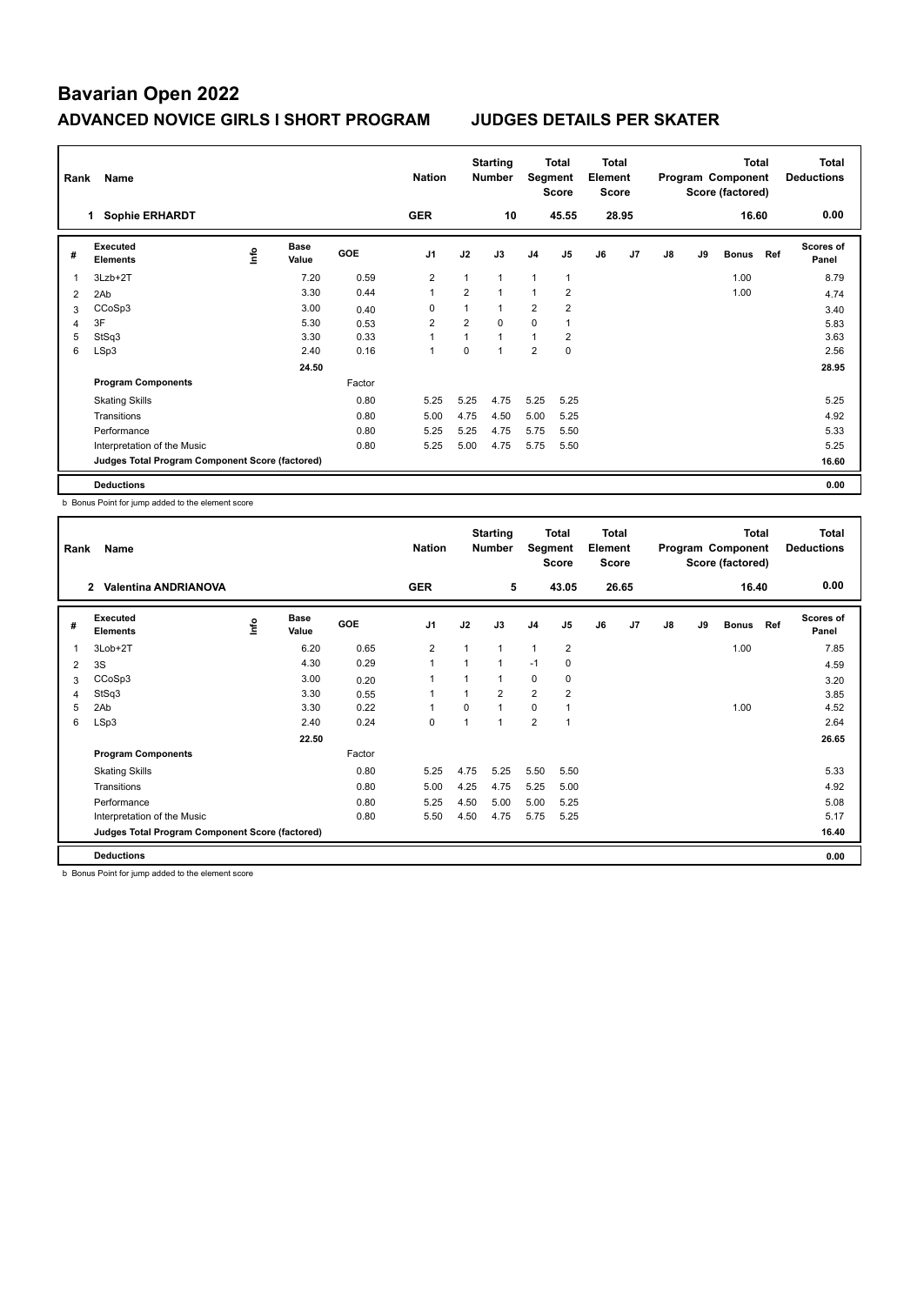| Rank | Name                                            |    |                      |            | <b>Nation</b>  |                | <b>Starting</b><br><b>Number</b> | Segment        | Total<br><b>Score</b> | <b>Total</b><br>Element<br><b>Score</b> |                |    |    | <b>Total</b><br>Program Component<br>Score (factored) |     | <b>Total</b><br><b>Deductions</b> |
|------|-------------------------------------------------|----|----------------------|------------|----------------|----------------|----------------------------------|----------------|-----------------------|-----------------------------------------|----------------|----|----|-------------------------------------------------------|-----|-----------------------------------|
|      | 3 Anna GERKE                                    |    |                      |            | <b>GER</b>     |                | 22                               |                | 42.87                 |                                         | 26.33          |    |    | 16.54                                                 |     | 0.00                              |
| #    | <b>Executed</b><br><b>Elements</b>              | ۴ů | <b>Base</b><br>Value | <b>GOE</b> | J <sub>1</sub> | J2             | J3                               | J <sub>4</sub> | J <sub>5</sub>        | J6                                      | J <sub>7</sub> | J8 | J9 | <b>Bonus</b>                                          | Ref | <b>Scores of</b><br>Panel         |
| 1    | 3Lob                                            | b  | 4.90                 | 0.98       | $\overline{2}$ | $\overline{2}$ | $\overline{2}$                   | $\overline{2}$ | $\overline{2}$        |                                         |                |    |    | 1.00                                                  |     | 6.88                              |
| 2    | $3T+2T$                                         |    | 5.50                 | 0.42       | 2              | $\mathbf{1}$   | $\mathbf{1}$                     | 1              |                       |                                         |                |    |    |                                                       |     | 5.92                              |
| 3    | LSp3                                            |    | 2.40                 | 0.24       | 1              |                | $\Omega$                         | $\overline{2}$ |                       |                                         |                |    |    |                                                       |     | 2.64                              |
| 4    | 2Ab                                             | b  | 3.30                 | 0.33       | 1              |                | $\overline{ }$                   | 1              | 0                     |                                         |                |    |    | 1.00                                                  |     | 4.63                              |
| 5    | CCoSp3                                          |    | 3.00                 | 0.40       | $\overline{ }$ |                | $\overline{A}$                   | $\overline{2}$ | $\overline{2}$        |                                         |                |    |    |                                                       |     | 3.40                              |
| 6    | StSq2                                           |    | 2.60                 | 0.26       | 1              |                |                                  | 1              |                       |                                         |                |    |    |                                                       |     | 2.86                              |
|      |                                                 |    | 21.70                |            |                |                |                                  |                |                       |                                         |                |    |    |                                                       |     | 26.33                             |
|      | <b>Program Components</b>                       |    |                      | Factor     |                |                |                                  |                |                       |                                         |                |    |    |                                                       |     |                                   |
|      | <b>Skating Skills</b>                           |    |                      | 0.80       | 5.50           | 5.25           | 5.00                             | 5.50           | 4.75                  |                                         |                |    |    |                                                       |     | 5.25                              |
|      | Transitions                                     |    |                      | 0.80       | 5.50           | 5.00           | 4.75                             | 5.25           | 4.25                  |                                         |                |    |    |                                                       |     | 5.00                              |
|      | Performance                                     |    |                      | 0.80       | 5.50           | 5.00           | 5.00                             | 5.75           | 5.25                  |                                         |                |    |    |                                                       |     | 5.25                              |
|      | Interpretation of the Music                     |    |                      | 0.80       | 5.75           | 5.00           | 4.75                             | 5.75           | 4.75                  |                                         |                |    |    |                                                       |     | 5.17                              |
|      | Judges Total Program Component Score (factored) |    |                      |            |                |                |                                  |                |                       |                                         |                |    |    |                                                       |     | 16.54                             |
|      | <b>Deductions</b>                               |    |                      |            |                |                |                                  |                |                       |                                         |                |    |    |                                                       |     | 0.00                              |

b Bonus Point for jump added to the element score

| Rank | Name                                            |      |                      |        | <b>Nation</b>  |                | <b>Starting</b><br><b>Number</b> | Segment        | Total<br><b>Score</b> | <b>Total</b><br>Element<br><b>Score</b> |                |    |    | <b>Total</b><br>Program Component<br>Score (factored) |     | Total<br><b>Deductions</b> |
|------|-------------------------------------------------|------|----------------------|--------|----------------|----------------|----------------------------------|----------------|-----------------------|-----------------------------------------|----------------|----|----|-------------------------------------------------------|-----|----------------------------|
|      | Leandra TZIMPOUKAKIS<br>4                       |      |                      |        | SUI            |                | 4                                |                | 42.61                 |                                         | 27.55          |    |    | 15.06                                                 |     | 0.00                       |
| #    | Executed<br><b>Elements</b>                     | ١mfo | <b>Base</b><br>Value | GOE    | J <sub>1</sub> | J2             | J3                               | J <sub>4</sub> | J <sub>5</sub>        | J6                                      | J <sub>7</sub> | J8 | J9 | <b>Bonus</b>                                          | Ref | <b>Scores of</b><br>Panel  |
| 1    | $3Fb+2T$                                        |      | 6.60                 | 0.18   | 0              | 1              | 0                                | $\mathbf 0$    | $\mathbf{1}$          |                                         |                |    |    | 1.00                                                  |     | 7.78                       |
| 2    | 3Lz                                             |      | 5.90                 | 0.59   | $\overline{1}$ | 1              | 1                                | $-1$           | 2                     |                                         |                |    |    |                                                       |     | 6.49                       |
| 3    | SSp3                                            |      | 2.10                 | 0.14   | $\mathbf 0$    | $\overline{2}$ | 0                                | $\overline{1}$ | 1                     |                                         |                |    |    |                                                       |     | 2.24                       |
| 4    | StSq3                                           |      | 3.30                 | 0.22   |                | $\overline{1}$ | 0                                | $-1$           | 1                     |                                         |                |    |    |                                                       |     | 3.52                       |
| 5    | 2Ab                                             |      | 3.30                 | 0.22   | 0              | 1              | 1                                | $\mathbf 0$    | 1                     |                                         |                |    |    | 1.00                                                  |     | 4.52                       |
| 6    | CCoSp3                                          |      | 3.00                 | 0.00   | 0              | 0              | 0                                | $\mathbf 0$    | $\mathbf{1}$          |                                         |                |    |    |                                                       |     | 3.00                       |
|      |                                                 |      | 24.20                |        |                |                |                                  |                |                       |                                         |                |    |    |                                                       |     | 27.55                      |
|      | <b>Program Components</b>                       |      |                      | Factor |                |                |                                  |                |                       |                                         |                |    |    |                                                       |     |                            |
|      | <b>Skating Skills</b>                           |      |                      | 0.80   | 4.75           | 5.00           | 5.00                             | 4.00           | 4.75                  |                                         |                |    |    |                                                       |     | 4.83                       |
|      | Transitions                                     |      |                      | 0.80   | 4.50           | 4.50           | 4.50                             | 4.00           | 4.50                  |                                         |                |    |    |                                                       |     | 4.50                       |
|      | Performance                                     |      |                      | 0.80   | 4.50           | 4.75           | 4.75                             | 3.50           | 5.00                  |                                         |                |    |    |                                                       |     | 4.67                       |
|      | Interpretation of the Music                     |      |                      | 0.80   | 4.75           | 4.75           | 5.00                             | 4.25           | 5.25                  |                                         |                |    |    |                                                       |     | 4.83                       |
|      | Judges Total Program Component Score (factored) |      |                      |        |                |                |                                  |                |                       |                                         |                |    |    |                                                       |     | 15.06                      |
|      | <b>Deductions</b>                               |      |                      |        |                |                |                                  |                |                       |                                         |                |    |    |                                                       |     | 0.00                       |

b Bonus Point for jump added to the element score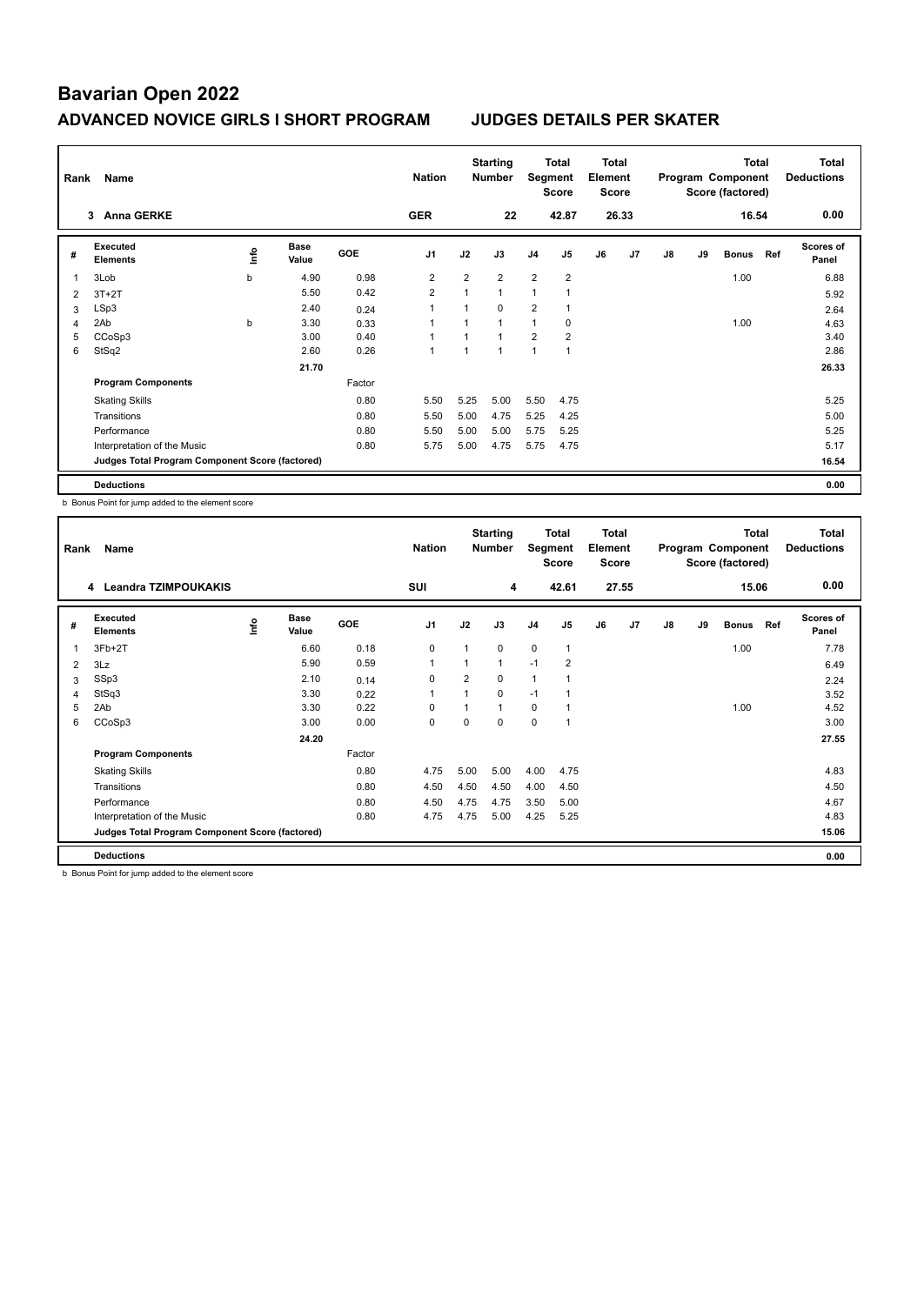| Rank | Name                                            |                                  |                      |            | <b>Nation</b>  |      | <b>Starting</b><br><b>Number</b> | Segment        | Total<br><b>Score</b> | <b>Total</b><br>Element<br><b>Score</b> |       |    |    | <b>Total</b><br>Program Component<br>Score (factored) |     | <b>Total</b><br><b>Deductions</b> |
|------|-------------------------------------------------|----------------------------------|----------------------|------------|----------------|------|----------------------------------|----------------|-----------------------|-----------------------------------------|-------|----|----|-------------------------------------------------------|-----|-----------------------------------|
|      | <b>Maria-Eliise KALJUVERE</b><br>5              |                                  |                      |            | <b>EST</b>     |      | 9                                |                | 42.53                 |                                         | 26.51 |    |    | 16.52                                                 |     | $-0.50$                           |
| #    | Executed<br><b>Elements</b>                     | $\mathop{\mathsf{Int}}\nolimits$ | <b>Base</b><br>Value | <b>GOE</b> | J <sub>1</sub> | J2   | J3                               | J <sub>4</sub> | J <sub>5</sub>        | J6                                      | J7    | J8 | J9 | <b>Bonus</b>                                          | Ref | <b>Scores of</b><br>Panel         |
| 1    | $3Lze+2T$                                       | e                                | 6.02                 | $-0.78$    | $-1$           | $-1$ | $-3$                             | $-2$           | $-2$                  |                                         |       |    |    |                                                       |     | 5.24                              |
| 2    | 3Fb                                             |                                  | 5.30                 | 1.24       | $\overline{2}$ | 3    | $\overline{2}$                   | $\overline{2}$ | 3                     |                                         |       |    |    | 1.00                                                  |     | 7.54                              |
| 3    | CCoSp3                                          |                                  | 3.00                 | 0.60       | 1              | 3    | $\overline{2}$                   | $\overline{2}$ | $\overline{2}$        |                                         |       |    |    |                                                       |     | 3.60                              |
| 4    | StSq3                                           |                                  | 3.30                 | $-0.77$    | 0              | $-3$ | $\overline{2}$                   | $-4$           | $-4$                  |                                         |       |    |    |                                                       |     | 2.53                              |
| 5    | 2Ab                                             |                                  | 3.30                 | 0.66       | 1              | 3    | $\overline{2}$                   | $\overline{2}$ | $\overline{2}$        |                                         |       |    |    | 1.00                                                  |     | 4.96                              |
| 6    | LSp3                                            |                                  | 2.40                 | 0.24       | $\overline{1}$ |      | $\mathbf{1}$                     | $\overline{2}$ | 1                     |                                         |       |    |    |                                                       |     | 2.64                              |
|      |                                                 |                                  | 23.32                |            |                |      |                                  |                |                       |                                         |       |    |    |                                                       |     | 26.51                             |
|      | <b>Program Components</b>                       |                                  |                      | Factor     |                |      |                                  |                |                       |                                         |       |    |    |                                                       |     |                                   |
|      | <b>Skating Skills</b>                           |                                  |                      | 0.80       | 5.25           | 5.50 | 5.00                             | 5.00           | 4.75                  |                                         |       |    |    |                                                       |     | 5.08                              |
|      | Transitions                                     |                                  |                      | 0.80       | 5.00           | 5.00 | 4.75                             | 4.75           | 5.25                  |                                         |       |    |    |                                                       |     | 4.92                              |
|      | Performance                                     |                                  |                      | 0.80       | 5.25           | 5.50 | 5.00                             | 5.50           | 5.25                  |                                         |       |    |    |                                                       |     | 5.33                              |
|      | Interpretation of the Music                     |                                  |                      | 0.80       | 5.25           | 5.25 | 5.25                             | 5.75           | 5.50                  |                                         |       |    |    |                                                       |     | 5.33                              |
|      | Judges Total Program Component Score (factored) |                                  |                      |            |                |      |                                  |                |                       |                                         |       |    |    |                                                       |     | 16.52                             |
|      | <b>Deductions</b>                               |                                  | Falls:               | $-0.50$    |                |      |                                  |                |                       |                                         |       |    |    |                                                       |     | $-0.50$                           |

e Wrong edge b Bonus Point for jump added to the element score

| Rank           | Name                                            |      |                      |         | <b>Nation</b>  |                | <b>Starting</b><br><b>Number</b> | Segment        | <b>Total</b><br><b>Score</b> | <b>Total</b><br>Element<br><b>Score</b> |                |               |    | <b>Total</b><br>Program Component<br>Score (factored) |     | <b>Total</b><br><b>Deductions</b> |
|----------------|-------------------------------------------------|------|----------------------|---------|----------------|----------------|----------------------------------|----------------|------------------------------|-----------------------------------------|----------------|---------------|----|-------------------------------------------------------|-----|-----------------------------------|
|                | <b>Marie BIERWERT</b><br>6                      |      |                      |         | <b>GER</b>     |                | 3                                |                | 39.77                        |                                         | 23.85          |               |    | 15.92                                                 |     | 0.00                              |
| #              | Executed<br><b>Elements</b>                     | ١nfo | <b>Base</b><br>Value | GOE     | J <sub>1</sub> | J2             | J3                               | J <sub>4</sub> | J <sub>5</sub>               | J6                                      | J <sub>7</sub> | $\mathsf{J}8$ | J9 | <b>Bonus</b>                                          | Ref | <b>Scores of</b><br>Panel         |
| 1              | $3Sb+2T$                                        |      | 5.60                 | 0.00    | $\mathbf 0$    | $\Omega$       | $\Omega$                         | $\mathbf 0$    | $\mathbf 0$                  |                                         |                |               |    | 1.00                                                  |     | 6.60                              |
| $\overline{2}$ | 2Ab                                             |      | 3.30                 | 0.33    | $\overline{1}$ | 1              | $\overline{1}$                   | 1              | $\overline{2}$               |                                         |                |               |    | 1.00                                                  |     | 4.63                              |
| 3              | LSp3                                            |      | 2.40                 | 0.64    | $\overline{2}$ | $\overline{2}$ | 3                                | 3              | 3                            |                                         |                |               |    |                                                       |     | 3.04                              |
| 4              | StSq3                                           |      | 3.30                 | 0.55    | $\overline{1}$ | $\mathbf{1}$   | $\overline{2}$                   | $\overline{2}$ | $\overline{2}$               |                                         |                |               |    |                                                       |     | 3.85                              |
| 5              | 2Lz!                                            |      | 2.10                 | $-0.07$ | $-1$           | $\Omega$       | $-2$                             | $\mathbf 0$    | $\mathbf 0$                  |                                         |                |               |    |                                                       |     | 2.03                              |
| 6              | CCoSp3                                          |      | 3.00                 | 0.70    | $\overline{1}$ | $\overline{2}$ | $\overline{2}$                   | 3              | 3                            |                                         |                |               |    |                                                       |     | 3.70                              |
|                |                                                 |      | 19.70                |         |                |                |                                  |                |                              |                                         |                |               |    |                                                       |     | 23.85                             |
|                | <b>Program Components</b>                       |      |                      | Factor  |                |                |                                  |                |                              |                                         |                |               |    |                                                       |     |                                   |
|                | <b>Skating Skills</b>                           |      |                      | 0.80    | 4.50           | 4.75           | 5.00                             | 5.50           | 5.25                         |                                         |                |               |    |                                                       |     | 5.00                              |
|                | Transitions                                     |      |                      | 0.80    | 4.25           | 4.50           | 4.75                             | 5.25           | 5.50                         |                                         |                |               |    |                                                       |     | 4.83                              |
|                | Performance                                     |      |                      | 0.80    | 4.50           | 4.25           | 5.00                             | 6.00           | 5.75                         |                                         |                |               |    |                                                       |     | 5.08                              |
|                | Interpretation of the Music                     |      |                      | 0.80    | 4.50           | 4.25           | 4.75                             | 5.75           | 5.75                         |                                         |                |               |    |                                                       |     | 5.00                              |
|                | Judges Total Program Component Score (factored) |      |                      |         |                |                |                                  |                |                              |                                         |                |               |    |                                                       |     | 15.92                             |
|                | <b>Deductions</b>                               |      |                      |         |                |                |                                  |                |                              |                                         |                |               |    |                                                       |     | 0.00                              |

! Not clear edge b Bonus Point for jump added to the element score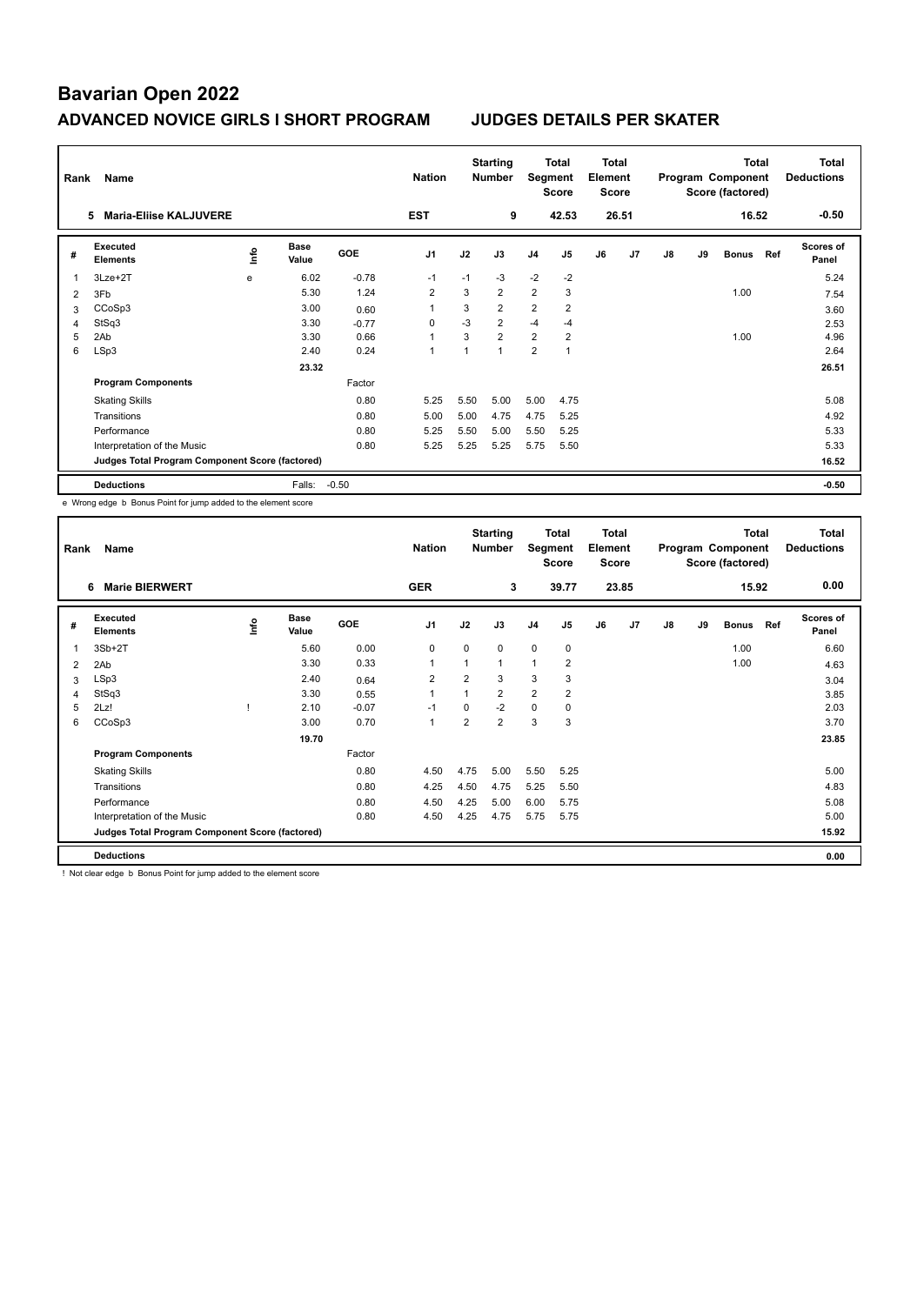| Rank | Name                                            |                |                      |         | <b>Nation</b>  |                | <b>Starting</b><br><b>Number</b> | Segment        | Total<br><b>Score</b> | <b>Total</b><br>Element<br><b>Score</b> |                |    |    | <b>Total</b><br>Program Component<br>Score (factored) |     | <b>Total</b><br><b>Deductions</b> |
|------|-------------------------------------------------|----------------|----------------------|---------|----------------|----------------|----------------------------------|----------------|-----------------------|-----------------------------------------|----------------|----|----|-------------------------------------------------------|-----|-----------------------------------|
|      | <b>Beatrice SOLDATI</b>                         |                |                      |         | <b>ITA</b>     |                | 13                               |                | 37.42                 |                                         | 22.20          |    |    | 15.22                                                 |     | 0.00                              |
| #    | Executed<br><b>Elements</b>                     | $\frac{6}{10}$ | <b>Base</b><br>Value | GOE     | J <sub>1</sub> | J2             | J3                               | J <sub>4</sub> | J <sub>5</sub>        | J6                                      | J <sub>7</sub> | J8 | J9 | <b>Bonus</b>                                          | Ref | <b>Scores of</b><br>Panel         |
| 1    | 3F<                                             | $\prec$        | 4.24                 | $-0.99$ | $-2$           | $-2$           | $-3$                             | $-3$           | $-2$                  |                                         |                |    |    |                                                       |     | 3.25                              |
| 2    | 3Sqb+2Tq                                        | q              | 5.60                 | $-1.72$ | -4             | $-4$           | $-2$                             | $-4$           | $-4$                  |                                         |                |    |    | 1.00                                                  |     | 4.88                              |
| 3    | CCoSp3                                          |                | 3.00                 | 0.20    | 0              |                | $\Omega$                         | $\mathbf{1}$   |                       |                                         |                |    |    |                                                       |     | 3.20                              |
| 4    | 2Ab                                             | b              | 3.30                 | 0.22    | 1              | $\Omega$       | $\mathbf{1}$                     | $\Omega$       |                       |                                         |                |    |    | 1.00                                                  |     | 4.52                              |
| 5    | StSq3                                           |                | 3.30                 | 0.33    | 4              |                | $\overline{1}$                   | $\mathbf{1}$   |                       |                                         |                |    |    |                                                       |     | 3.63                              |
| 6    | LSp3                                            |                | 2.40                 | 0.32    | 1              | $\overline{2}$ | $\mathbf 1$                      | 1              | $\overline{2}$        |                                         |                |    |    |                                                       |     | 2.72                              |
|      |                                                 |                | 21.84                |         |                |                |                                  |                |                       |                                         |                |    |    |                                                       |     | 22.20                             |
|      | <b>Program Components</b>                       |                |                      | Factor  |                |                |                                  |                |                       |                                         |                |    |    |                                                       |     |                                   |
|      | <b>Skating Skills</b>                           |                |                      | 0.80    | 5.25           | 4.75           | 4.50                             | 4.50           | 4.75                  |                                         |                |    |    |                                                       |     | 4.67                              |
|      | Transitions                                     |                |                      | 0.80    | 5.00           | 4.75           | 4.25                             | 4.25           | 4.50                  |                                         |                |    |    |                                                       |     | 4.50                              |
|      | Performance                                     |                |                      | 0.80    | 5.00           | 5.00           | 4.75                             | 5.25           | 4.50                  |                                         |                |    |    |                                                       |     | 4.92                              |
|      | Interpretation of the Music                     |                |                      | 0.80    | 5.25           | 4.75           | 4.25                             | 5.25           | 4.75                  |                                         |                |    |    |                                                       |     | 4.92                              |
|      | Judges Total Program Component Score (factored) |                |                      |         |                |                |                                  |                |                       |                                         |                |    |    |                                                       |     | 15.22                             |
|      | <b>Deductions</b>                               |                |                      |         |                |                |                                  |                |                       |                                         |                |    |    |                                                       |     | 0.00                              |

< Under-rotated jump q Jump landed on the quarter b Bonus Point for jump added to the element score

| Rank | Name                                            |    |                      |            | <b>Nation</b>  |              | <b>Starting</b><br><b>Number</b> | Segment        | Total<br><b>Score</b> | Total<br>Element<br><b>Score</b> |                |    |    | <b>Total</b><br>Program Component<br>Score (factored) |     | <b>Total</b><br><b>Deductions</b> |
|------|-------------------------------------------------|----|----------------------|------------|----------------|--------------|----------------------------------|----------------|-----------------------|----------------------------------|----------------|----|----|-------------------------------------------------------|-----|-----------------------------------|
|      | <b>Amanda ESKELIN</b><br>8                      |    |                      |            | <b>FIN</b>     |              | 23                               |                | 37.14                 |                                  | 21.82          |    |    | 15.32                                                 |     | 0.00                              |
| #    | Executed<br><b>Elements</b>                     | ۴ů | <b>Base</b><br>Value | <b>GOE</b> | J <sub>1</sub> | J2           | J3                               | J <sub>4</sub> | J5                    | J6                               | J <sub>7</sub> | J8 | J9 | <b>Bonus</b>                                          | Ref | <b>Scores of</b><br>Panel         |
| 1    | 3Lz!b                                           |    | 5.90                 | $-1.57$    | $-5$           | $-2$         | $-2$                             | $-3$           | -3                    |                                  |                |    |    | 1.00                                                  |     | 5.33                              |
| 2    | 2Ab                                             | b  | 3.30                 | 0.55       | $\mathbf{1}$   | 2            | $\mathbf{1}$                     | $\overline{2}$ | $\overline{2}$        |                                  |                |    |    | 1.00                                                  |     | 4.85                              |
| 3    | LSp3                                            |    | 2.40                 | 0.16       |                | 0            | 1                                | 1              | 0                     |                                  |                |    |    |                                                       |     | 2.56                              |
| 4    | 3S+COMBO                                        |    | 4.30                 | $-2.15$    | $-5$           | $-5$         | $-3$                             | $-5$           | $-5$                  |                                  |                |    |    |                                                       |     | 2.15                              |
| 5    | StSq3                                           |    | 3.30                 | 0.33       | $\Omega$       | $\mathbf{1}$ | $\mathbf{1}$                     | $\mathbf{1}$   | 1                     |                                  |                |    |    |                                                       |     | 3.63                              |
| 6    | CCoSp3                                          |    | 3.00                 | 0.30       | 1              | 1            | $\overline{A}$                   | $\overline{2}$ | $\overline{1}$        |                                  |                |    |    |                                                       |     | 3.30                              |
|      |                                                 |    | 22.20                |            |                |              |                                  |                |                       |                                  |                |    |    |                                                       |     | 21.82                             |
|      | <b>Program Components</b>                       |    |                      | Factor     |                |              |                                  |                |                       |                                  |                |    |    |                                                       |     |                                   |
|      | <b>Skating Skills</b>                           |    |                      | 0.80       | 4.75           | 5.00         | 4.75                             | 5.25           | 4.75                  |                                  |                |    |    |                                                       |     | 4.83                              |
|      | Transitions                                     |    |                      | 0.80       | 4.50           | 5.00         | 4.50                             | 5.25           | 4.50                  |                                  |                |    |    |                                                       |     | 4.67                              |
|      | Performance                                     |    |                      | 0.80       | 4.50           | 4.50         | 4.75                             | 5.50           | 5.25                  |                                  |                |    |    |                                                       |     | 4.83                              |
|      | Interpretation of the Music                     |    |                      | 0.80       | 4.75           | 4.50         | 4.75                             | 5.75           | 5.00                  |                                  |                |    |    |                                                       |     | 4.83                              |
|      | Judges Total Program Component Score (factored) |    |                      |            |                |              |                                  |                |                       |                                  |                |    |    |                                                       |     | 15.32                             |
|      | <b>Deductions</b>                               |    |                      |            |                |              |                                  |                |                       |                                  |                |    |    |                                                       |     | 0.00                              |

! Not clear edge b Bonus Point for jump added to the element score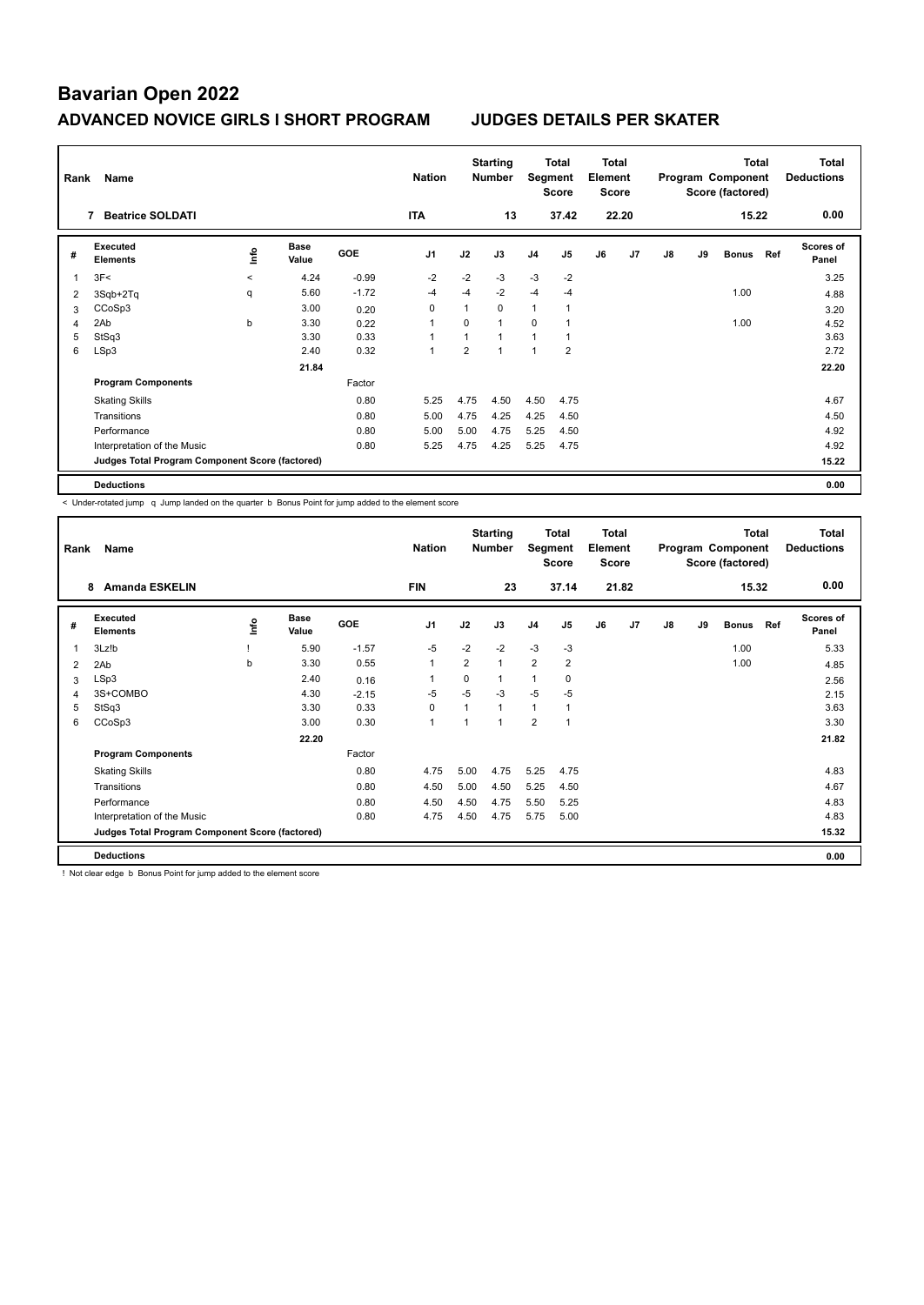| Rank | Name                                            |                     |                      |            | <b>Nation</b>  |             | <b>Starting</b><br><b>Number</b> | Segment        | Total<br><b>Score</b> | <b>Total</b><br>Element<br><b>Score</b> |                |    |    | <b>Total</b><br>Program Component<br>Score (factored) |     | Total<br><b>Deductions</b> |
|------|-------------------------------------------------|---------------------|----------------------|------------|----------------|-------------|----------------------------------|----------------|-----------------------|-----------------------------------------|----------------|----|----|-------------------------------------------------------|-----|----------------------------|
|      | Sophie Joline VON FELTEN<br>9                   |                     |                      |            | <b>SUI</b>     |             | 20                               |                | 36.51                 |                                         | 20.97          |    |    | 15.54                                                 |     | 0.00                       |
| #    | Executed<br><b>Elements</b>                     | ١nf٥                | <b>Base</b><br>Value | <b>GOE</b> | J <sub>1</sub> | J2          | J3                               | J <sub>4</sub> | J <sub>5</sub>        | J6                                      | J <sub>7</sub> | J8 | J9 | <b>Bonus</b>                                          | Ref | <b>Scores of</b><br>Panel  |
| 1    | 3Fb+2T                                          | b                   | 6.60                 | 0.53       | $\mathbf{1}$   | $\mathbf 0$ | $\mathbf{1}$                     | $\mathbf{1}$   | $\mathbf{1}$          |                                         |                |    |    | 1.00                                                  |     | 8.13                       |
| 2    | $1\text{Lz}^*$                                  | $\boldsymbol{\ast}$ | 0.00                 | 0.00       |                |             |                                  |                |                       |                                         |                |    |    |                                                       |     | 0.00                       |
| 3    | LSp3                                            |                     | 2.40                 | 0.08       | $\mathbf 0$    | $\Omega$    | $\mathbf{1}$                     | $\overline{2}$ | $-1$                  |                                         |                |    |    |                                                       |     | 2.48                       |
| 4    | 2Ab                                             | b                   | 3.30                 | 0.33       | 0              |             | $\overline{2}$                   | $\mathbf{1}$   |                       |                                         |                |    |    | 1.00                                                  |     | 4.63                       |
| 5    | StSq3                                           |                     | 3.30                 | 0.33       | $\overline{1}$ | $\Omega$    | 1                                | $\mathbf{1}$   |                       |                                         |                |    |    |                                                       |     | 3.63                       |
| 6    | CCoSp3V                                         |                     | 2.25                 | $-0.15$    | 0              | $\Omega$    | $-2$                             | $-1$           | $-1$                  |                                         |                |    |    |                                                       |     | 2.10                       |
|      |                                                 |                     | 17.85                |            |                |             |                                  |                |                       |                                         |                |    |    |                                                       |     | 20.97                      |
|      | <b>Program Components</b>                       |                     |                      | Factor     |                |             |                                  |                |                       |                                         |                |    |    |                                                       |     |                            |
|      | <b>Skating Skills</b>                           |                     |                      | 0.80       | 5.00           | 4.75        | 4.75                             | 4.75           | 4.75                  |                                         |                |    |    |                                                       |     | 4.75                       |
|      | Transitions                                     |                     |                      | 0.80       | 4.75           | 4.75        | 4.25                             | 4.75           | 4.75                  |                                         |                |    |    |                                                       |     | 4.75                       |
|      | Performance                                     |                     |                      | 0.80       | 5.00           | 4.50        | 4.75                             | 5.00           | 5.00                  |                                         |                |    |    |                                                       |     | 4.92                       |
|      | Interpretation of the Music                     |                     |                      | 0.80       | 5.00           | 4.50        | 5.00                             | 5.50           | 5.00                  |                                         |                |    |    |                                                       |     | 5.00                       |
|      | Judges Total Program Component Score (factored) |                     |                      |            |                |             |                                  |                |                       |                                         |                |    |    |                                                       |     | 15.54                      |
|      | <b>Deductions</b>                               |                     |                      |            |                |             |                                  |                |                       |                                         |                |    |    |                                                       |     | 0.00                       |

\* Invalid element b Bonus Point for jump added to the element score

| Rank           | Name                                            |         |                      |        | <b>Nation</b>  |      | <b>Starting</b><br><b>Number</b> | Segment        | <b>Total</b><br><b>Score</b> | <b>Total</b><br>Element<br><b>Score</b> |       |               |    | <b>Total</b><br>Program Component<br>Score (factored) |     | <b>Total</b><br><b>Deductions</b> |
|----------------|-------------------------------------------------|---------|----------------------|--------|----------------|------|----------------------------------|----------------|------------------------------|-----------------------------------------|-------|---------------|----|-------------------------------------------------------|-----|-----------------------------------|
|                | <b>Lotta ARTIMO</b><br>10                       |         |                      |        | <b>FIN</b>     |      | 17                               |                | 36.40                        |                                         | 22.06 |               |    | 14.34                                                 |     | 0.00                              |
| #              | Executed<br><b>Elements</b>                     | lnfo    | <b>Base</b><br>Value | GOE    | J <sub>1</sub> | J2   | J3                               | J <sub>4</sub> | J <sub>5</sub>               | J6                                      | J7    | $\mathsf{J}8$ | J9 | <b>Bonus</b>                                          | Ref | <b>Scores of</b><br>Panel         |
| $\overline{1}$ | $A^*$                                           | $\star$ | 0.00                 | 0.00   |                |      |                                  |                |                              |                                         |       |               |    |                                                       |     | 0.00                              |
| 2              | $3Tb+2T$                                        | b       | 5.50                 | 0.42   | 0              |      | $\mathbf{1}$                     | 1              |                              |                                         |       |               |    | 1.00                                                  |     | 6.92                              |
| 3              | CCoSp3                                          |         | 3.00                 | 0.20   | 0              |      | 0                                | 2              |                              |                                         |       |               |    |                                                       |     | 3.20                              |
| $\overline{4}$ | StSq2                                           |         | 2.60                 | 0.09   | 0              | 2    | 0                                | $\mathbf 0$    |                              |                                         |       |               |    |                                                       |     | 2.69                              |
| 5              | 3Lz                                             |         | 5.90                 | 0.79   | $\overline{1}$ | 2    | $\mathbf{1}$                     | $\mathbf{1}$   | $\overline{2}$               |                                         |       |               |    |                                                       |     | 6.69                              |
| 6              | LSp3                                            |         | 2.40                 | 0.16   | 0              |      | $\overline{2}$                   | 1              | $\mathbf 0$                  |                                         |       |               |    |                                                       |     | 2.56                              |
|                |                                                 |         | 19.40                |        |                |      |                                  |                |                              |                                         |       |               |    |                                                       |     | 22.06                             |
|                | <b>Program Components</b>                       |         |                      | Factor |                |      |                                  |                |                              |                                         |       |               |    |                                                       |     |                                   |
|                | <b>Skating Skills</b>                           |         |                      | 0.80   | 5.00           | 5.25 | 4.00                             | 4.75           | 4.50                         |                                         |       |               |    |                                                       |     | 4.75                              |
|                | Transitions                                     |         |                      | 0.80   | 4.75           | 5.00 | 3.75                             | 4.25           | 3.75                         |                                         |       |               |    |                                                       |     | 4.25                              |
|                | Performance                                     |         |                      | 0.80   | 5.00           | 5.00 | 3.75                             | 4.00           | 4.25                         |                                         |       |               |    |                                                       |     | 4.42                              |
|                | Interpretation of the Music                     |         |                      | 0.80   | 5.00           | 5.00 | 4.00                             | 4.50           | 4.00                         |                                         |       |               |    |                                                       |     | 4.50                              |
|                | Judges Total Program Component Score (factored) |         |                      |        |                |      |                                  |                |                              |                                         |       |               |    |                                                       |     | 14.34                             |
|                | <b>Deductions</b>                               |         |                      |        |                |      |                                  |                |                              |                                         |       |               |    |                                                       |     | 0.00                              |

\* Invalid element b Bonus Point for jump added to the element score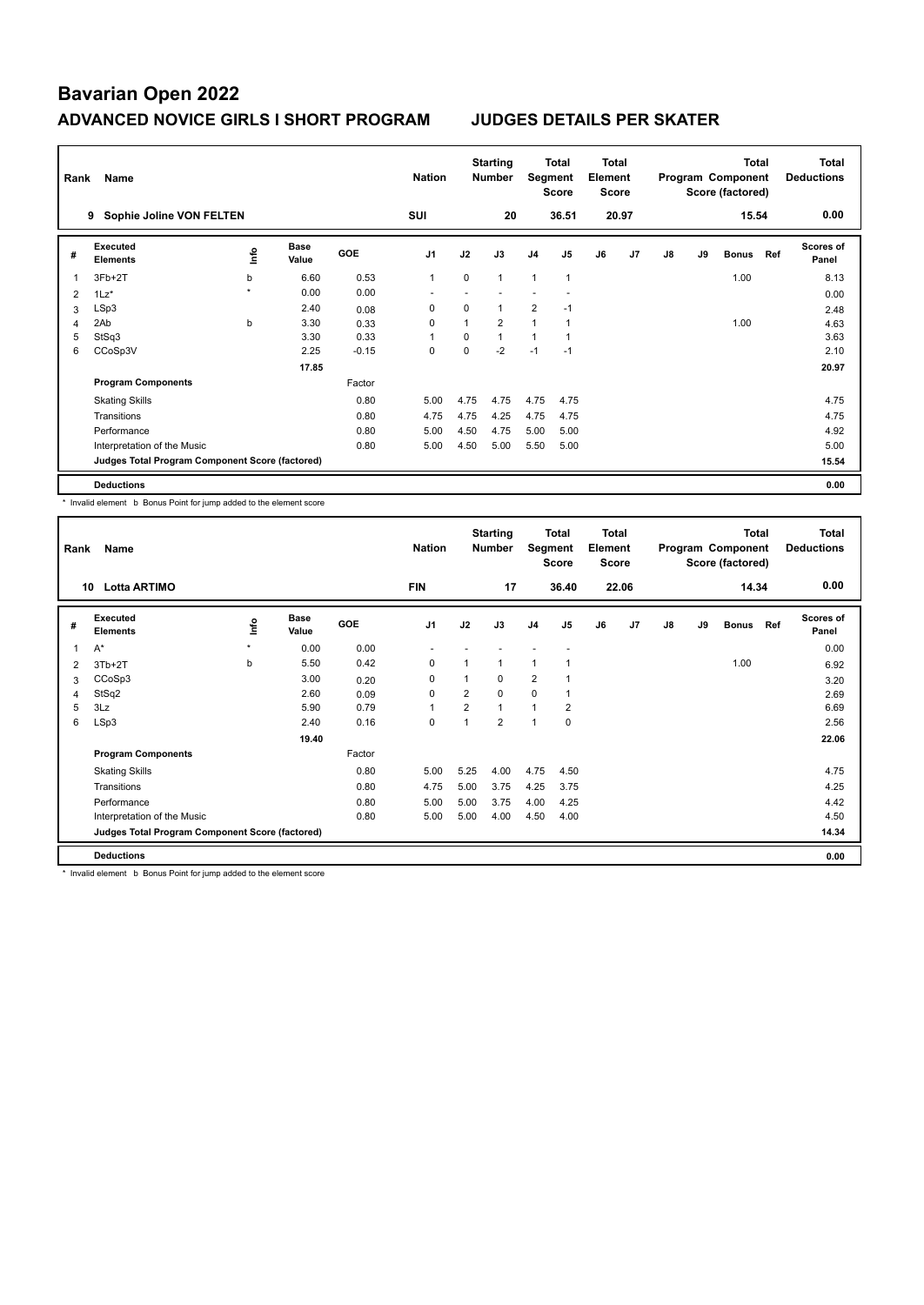| Rank           | Name                                            |      |                      |         | <b>Nation</b>  |          | <b>Starting</b><br><b>Number</b> | Segment        | Total<br><b>Score</b> | <b>Total</b><br>Element<br><b>Score</b> |                |    |    | <b>Total</b><br>Program Component<br>Score (factored) |     | Total<br><b>Deductions</b> |
|----------------|-------------------------------------------------|------|----------------------|---------|----------------|----------|----------------------------------|----------------|-----------------------|-----------------------------------------|----------------|----|----|-------------------------------------------------------|-----|----------------------------|
|                | <b>Katharina VIALICHKA</b><br>11                |      |                      |         | <b>GER</b>     |          | 18                               |                | 31.34                 |                                         | 17.40          |    |    | 13.94                                                 |     | 0.00                       |
| #              | Executed<br><b>Elements</b>                     | ١nfo | <b>Base</b><br>Value | GOE     | J <sub>1</sub> | J2       | J3                               | J <sub>4</sub> | J <sub>5</sub>        | J6                                      | J <sub>7</sub> | J8 | J9 | <b>Bonus</b>                                          | Ref | <b>Scores of</b><br>Panel  |
| 1              | 2Ab                                             | b    | 3.30                 | 0.33    | $\overline{1}$ | 1        | $\mathbf{1}$                     | $\mathbf{1}$   | $\overline{2}$        |                                         |                |    |    | 1.00                                                  |     | 4.63                       |
| $\overline{2}$ | 2F                                              |      | 1.80                 | $-0.18$ | $-1$           | $-2$     | $-1$                             | $-1$           | $-1$                  |                                         |                |    |    |                                                       |     | 1.62                       |
| 3              | SSp3                                            |      | 2.10                 | 0.14    | 0              | $\Omega$ | $\mathbf{1}$                     | $\overline{2}$ | $\mathbf{1}$          |                                         |                |    |    |                                                       |     | 2.24                       |
| 4              | 2Lze+2T                                         | e    | 2.98                 | $-0.39$ | $-2$           | $-3$     | $-2$                             | $-3$           | $-2$                  |                                         |                |    |    |                                                       |     | 2.59                       |
| 5              | StSq3                                           |      | 3.30                 | 0.22    | 1              | $\Omega$ | $\overline{2}$                   | $\mathbf 0$    | 1                     |                                         |                |    |    |                                                       |     | 3.52                       |
| 6              | CCoSp3                                          |      | 3.00                 | $-0.20$ | 0              | $-1$     | $\mathbf{1}$                     | $-1$           | $-1$                  |                                         |                |    |    |                                                       |     | 2.80                       |
|                |                                                 |      | 16.48                |         |                |          |                                  |                |                       |                                         |                |    |    |                                                       |     | 17.40                      |
|                | <b>Program Components</b>                       |      |                      | Factor  |                |          |                                  |                |                       |                                         |                |    |    |                                                       |     |                            |
|                | <b>Skating Skills</b>                           |      |                      | 0.80    | 4.50           | 4.00     | 4.25                             | 3.75           | 4.50                  |                                         |                |    |    |                                                       |     | 4.25                       |
|                | Transitions                                     |      |                      | 0.80    | 4.25           | 4.50     | 4.00                             | 3.50           | 5.00                  |                                         |                |    |    |                                                       |     | 4.25                       |
|                | Performance                                     |      |                      | 0.80    | 4.50           | 4.50     | 4.50                             | 3.50           | 5.00                  |                                         |                |    |    |                                                       |     | 4.50                       |
|                | Interpretation of the Music                     |      |                      | 0.80    | 4.50           | 4.25     | 4.50                             | 4.00           | 5.50                  |                                         |                |    |    |                                                       |     | 4.42                       |
|                | Judges Total Program Component Score (factored) |      |                      |         |                |          |                                  |                |                       |                                         |                |    |    |                                                       |     | 13.94                      |
|                | <b>Deductions</b>                               |      |                      |         |                |          |                                  |                |                       |                                         |                |    |    |                                                       |     | 0.00                       |

e Wrong edge b Bonus Point for jump added to the element score

| Rank | Name                                            |     |                      |            | <b>Nation</b>  |      | <b>Starting</b><br><b>Number</b> | Segment        | Total<br><b>Score</b> | Total<br>Element<br>Score |                |    |    | <b>Total</b><br>Program Component<br>Score (factored) |     | Total<br><b>Deductions</b> |
|------|-------------------------------------------------|-----|----------------------|------------|----------------|------|----------------------------------|----------------|-----------------------|---------------------------|----------------|----|----|-------------------------------------------------------|-----|----------------------------|
| 12   | <b>Berenice VOUILLON</b>                        |     |                      |            | <b>FRA</b>     |      | 12                               |                | 31.04                 |                           | 18.12          |    |    | 12.92                                                 |     | 0.00                       |
| #    | Executed<br><b>Elements</b>                     | ١m٥ | <b>Base</b><br>Value | <b>GOE</b> | J <sub>1</sub> | J2   | J3                               | J <sub>4</sub> | J <sub>5</sub>        | J6                        | J <sub>7</sub> | J8 | J9 | <b>Bonus</b>                                          | Ref | <b>Scores of</b><br>Panel  |
| 1    | 2Ab                                             |     | 3.30                 | 0.00       | 0              | 0    | 0                                | $\mathbf 0$    | 0                     |                           |                |    |    | 1.00                                                  |     | 4.30                       |
| 2    | 2Lz!                                            |     | 2.10                 | $-0.28$    | $-1$           | $-2$ | $-1$                             | $-2$           | $-1$                  |                           |                |    |    |                                                       |     | 1.82                       |
| 3    | StSq3                                           |     | 3.30                 | 0.00       | 0              | 0    | 1                                | $-1$           | 0                     |                           |                |    |    |                                                       |     | 3.30                       |
| 4    | CCoSp3                                          |     | 3.00                 | 0.30       | -1             | 1    | 0                                | $\mathbf{1}$   | 1                     |                           |                |    |    |                                                       |     | 3.30                       |
| 5    | LSp2                                            |     | 1.90                 | 0.00       | 0              | 0    | $\Omega$                         | $\mathbf{1}$   | 0                     |                           |                |    |    |                                                       |     | 1.90                       |
| 6    | $2F+2Lo$                                        |     | 3.50                 | 0.00       | 0              | 0    | 0                                | $\mathbf 0$    | $\mathbf 0$           |                           |                |    |    |                                                       |     | 3.50                       |
|      |                                                 |     | 17.10                |            |                |      |                                  |                |                       |                           |                |    |    |                                                       |     | 18.12                      |
|      | <b>Program Components</b>                       |     |                      | Factor     |                |      |                                  |                |                       |                           |                |    |    |                                                       |     |                            |
|      | <b>Skating Skills</b>                           |     |                      | 0.80       | 4.75           | 4.00 | 4.00                             | 4.00           | 4.25                  |                           |                |    |    |                                                       |     | 4.08                       |
|      | Transitions                                     |     |                      | 0.80       | 4.50           | 4.00 | 3.50                             | 3.75           | 4.25                  |                           |                |    |    |                                                       |     | 4.00                       |
|      | Performance                                     |     |                      | 0.80       | 4.75           | 4.00 | 3.75                             | 4.00           | 4.00                  |                           |                |    |    |                                                       |     | 4.00                       |
|      | Interpretation of the Music                     |     |                      | 0.80       | 4.75           | 4.00 | 3.75                             | 3.75           | 4.50                  |                           |                |    |    |                                                       |     | 4.08                       |
|      | Judges Total Program Component Score (factored) |     |                      |            |                |      |                                  |                |                       |                           |                |    |    |                                                       |     | 12.92                      |
|      | <b>Deductions</b>                               |     |                      |            |                |      |                                  |                |                       |                           |                |    |    |                                                       |     | 0.00                       |

! Not clear edge b Bonus Point for jump added to the element score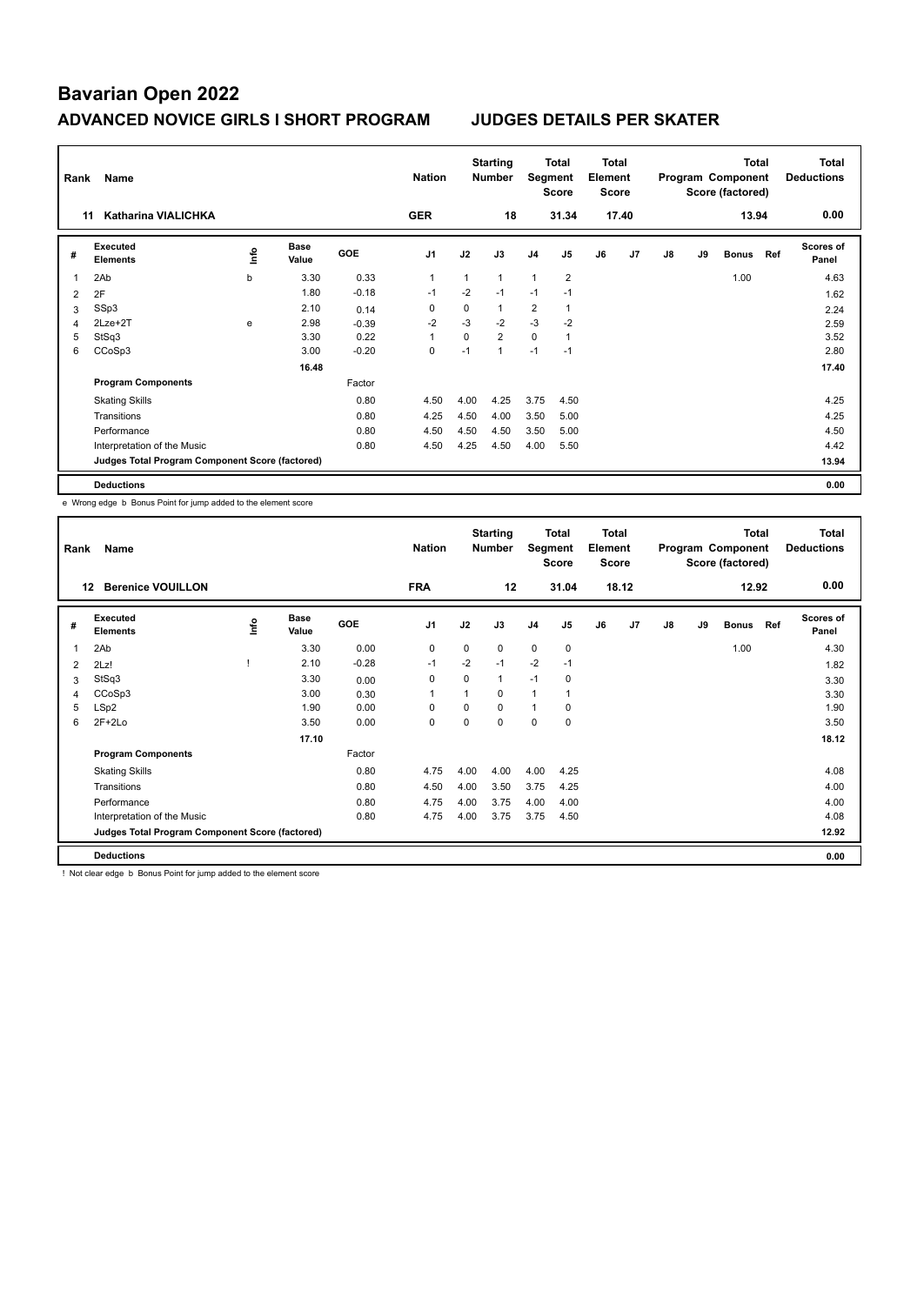| Rank | Name                                            |      |                      |            | <b>Nation</b>  |             | <b>Starting</b><br><b>Number</b> | Segment        | Total<br><b>Score</b> | <b>Total</b><br>Element<br><b>Score</b> |                |    |    | <b>Total</b><br>Program Component<br>Score (factored) |     | <b>Total</b><br><b>Deductions</b> |
|------|-------------------------------------------------|------|----------------------|------------|----------------|-------------|----------------------------------|----------------|-----------------------|-----------------------------------------|----------------|----|----|-------------------------------------------------------|-----|-----------------------------------|
|      | Sasha TANDOGAN<br>13                            |      |                      |            | <b>GER</b>     |             | 6                                |                | 30.87                 |                                         | 17.91          |    |    | 13.46                                                 |     | $-0.50$                           |
| #    | Executed<br><b>Elements</b>                     | lnfo | <b>Base</b><br>Value | <b>GOE</b> | J <sub>1</sub> | J2          | J3                               | J <sub>4</sub> | J <sub>5</sub>        | J6                                      | J <sub>7</sub> | J8 | J9 | <b>Bonus</b>                                          | Ref | Scores of<br>Panel                |
| 1    | 3Lz                                             |      | 5.90                 | $-2.95$    | $-5$           | $-5$        | $-5$                             | $-5$           | $-5$                  |                                         |                |    |    |                                                       |     | 2.95                              |
| 2    | 2Ab                                             |      | 3.30                 | 0.33       | 1              |             | $\mathbf{1}$                     | 0              | $\overline{1}$        |                                         |                |    |    | 1.00                                                  |     | 4.63                              |
| 3    | CCoSp3                                          |      | 3.00                 | 0.10       | 0              | $\mathbf 0$ | $\mathbf{1}$                     | $\mathbf{1}$   | 0                     |                                         |                |    |    |                                                       |     | 3.10                              |
| 4    | StSq2                                           |      | 2.60                 | $-0.17$    | 0              | $-1$        | 1                                | $-1$           | $-1$                  |                                         |                |    |    |                                                       |     | 2.43                              |
| 5    | $2Lz+2T$                                        |      | 3.40                 | $-0.63$    | $-3$           | $-3$        | $-3$                             | $-2$           | $-3$                  |                                         |                |    |    |                                                       |     | 2.77                              |
| 6    | LSp2                                            |      | 1.90                 | 0.13       | $\mathbf 0$    | $\Omega$    | $\mathbf{1}$                     | $\mathbf{1}$   | $\mathbf{1}$          |                                         |                |    |    |                                                       |     | 2.03                              |
|      |                                                 |      | 20.10                |            |                |             |                                  |                |                       |                                         |                |    |    |                                                       |     | 17.91                             |
|      | <b>Program Components</b>                       |      |                      | Factor     |                |             |                                  |                |                       |                                         |                |    |    |                                                       |     |                                   |
|      | <b>Skating Skills</b>                           |      |                      | 0.80       | 4.50           | 4.25        | 4.75                             | 4.25           | 4.25                  |                                         |                |    |    |                                                       |     | 4.33                              |
|      | Transitions                                     |      |                      | 0.80       | 4.25           | 3.75        | 4.75                             | 4.00           | 4.00                  |                                         |                |    |    |                                                       |     | 4.08                              |
|      | Performance                                     |      |                      | 0.80       | 4.50           | 4.00        | 4.75                             | 3.50           | 4.25                  |                                         |                |    |    |                                                       |     | 4.25                              |
|      | Interpretation of the Music                     |      |                      | 0.80       | 4.50           | 3.75        | 5.00                             | 3.75           | 4.25                  |                                         |                |    |    |                                                       |     | 4.17                              |
|      | Judges Total Program Component Score (factored) |      |                      |            |                |             |                                  |                |                       |                                         |                |    |    |                                                       |     | 13.46                             |
|      | <b>Deductions</b>                               |      | Falls:               | $-0.50$    |                |             |                                  |                |                       |                                         |                |    |    |                                                       |     | $-0.50$                           |

b Bonus Point for jump added to the element score

| Rank           | Name                                            |    |                      |            | <b>Nation</b>  |          | <b>Starting</b><br><b>Number</b> | Segment        | Total<br><b>Score</b> | <b>Total</b><br>Element<br><b>Score</b> |       |    |    | <b>Total</b><br>Program Component<br>Score (factored) |     | <b>Total</b><br><b>Deductions</b> |
|----------------|-------------------------------------------------|----|----------------------|------------|----------------|----------|----------------------------------|----------------|-----------------------|-----------------------------------------|-------|----|----|-------------------------------------------------------|-----|-----------------------------------|
|                | <b>Anna HABERLING</b><br>14                     |    |                      |            | <b>GER</b>     |          | 26                               |                | 30.03                 |                                         | 17.03 |    |    | 13.00                                                 |     | 0.00                              |
| #              | Executed<br><b>Elements</b>                     | ١m | <b>Base</b><br>Value | <b>GOE</b> | J <sub>1</sub> | J2       | J3                               | J <sub>4</sub> | J <sub>5</sub>        | J6                                      | J7    | J8 | J9 | <b>Bonus</b>                                          | Ref | <b>Scores of</b><br>Panel         |
| 1              | 2Aqb                                            | b  | 3.30                 | $-0.66$    | $-2$           | $-2$     | $-1$                             | $-2$           | $-2$                  |                                         |       |    |    | 1.00                                                  |     | 3.64                              |
| 2              | CCoSp3                                          |    | 3.00                 | 0.30       | $\mathbf{1}$   | 1        | 0                                | $\mathbf{1}$   | $\mathbf{1}$          |                                         |       |    |    |                                                       |     | 3.30                              |
| 3              | 2F                                              |    | 1.80                 | 0.18       |                |          | $\mathbf{1}$                     | 1              |                       |                                         |       |    |    |                                                       |     | 1.98                              |
| $\overline{4}$ | $2Lz+2T$                                        |    | 3.40                 | $-0.56$    | $-3$           | $-4$     | $-2$                             | $-3$           | $-2$                  |                                         |       |    |    |                                                       |     | 2.84                              |
| 5              | StSq3                                           |    | 3.30                 | $-0.11$    | 0              | $-1$     | $-2$                             | $\mathbf 0$    | 0                     |                                         |       |    |    |                                                       |     | 3.19                              |
| 6              | LSp3                                            |    | 2.40                 | $-0.32$    | $-1$           | $\Omega$ | $-2$                             | $-1$           | $-2$                  |                                         |       |    |    |                                                       |     | 2.08                              |
|                |                                                 |    | 17.20                |            |                |          |                                  |                |                       |                                         |       |    |    |                                                       |     | 17.03                             |
|                | <b>Program Components</b>                       |    |                      | Factor     |                |          |                                  |                |                       |                                         |       |    |    |                                                       |     |                                   |
|                | <b>Skating Skills</b>                           |    |                      | 0.80       | 4.50           | 4.00     | 3.00                             | 4.25           | 4.25                  |                                         |       |    |    |                                                       |     | 4.17                              |
|                | Transitions                                     |    |                      | 0.80       | 4.25           | 3.75     | 2.50                             | 4.00           | 4.25                  |                                         |       |    |    |                                                       |     | 4.00                              |
|                | Performance                                     |    |                      | 0.80       | 4.50           | 3.75     | 2.75                             | 4.00           | 4.50                  |                                         |       |    |    |                                                       |     | 4.08                              |
|                | Interpretation of the Music                     |    |                      | 0.80       | 4.50           | 3.50     | 2.50                             | 4.25           | 4.25                  |                                         |       |    |    |                                                       |     | 4.00                              |
|                | Judges Total Program Component Score (factored) |    |                      |            |                |          |                                  |                |                       |                                         |       |    |    |                                                       |     | 13.00                             |
|                | <b>Deductions</b>                               |    |                      |            |                |          |                                  |                |                       |                                         |       |    |    |                                                       |     | 0.00                              |

q Jump landed on the quarter b Bonus Point for jump added to the element score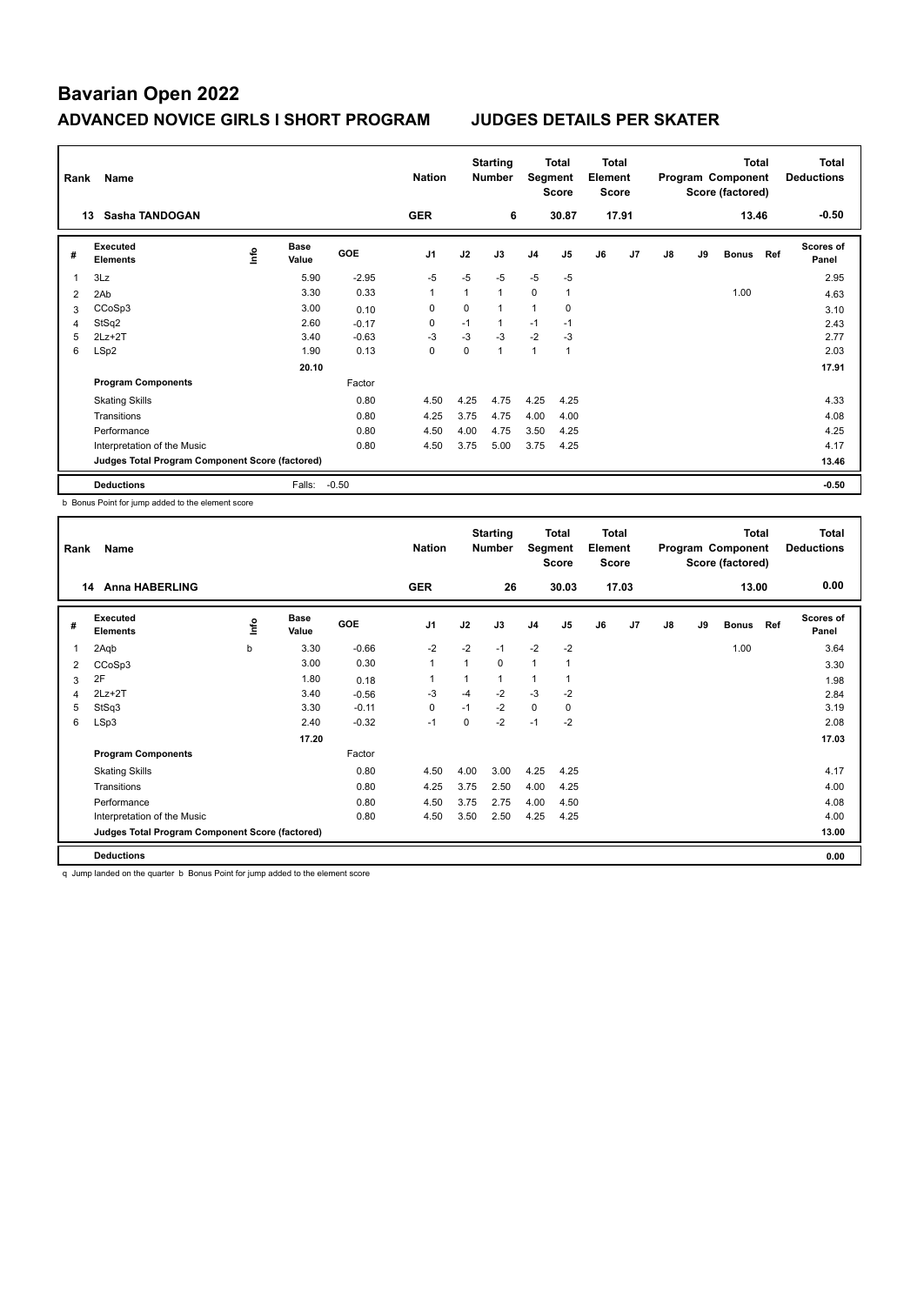| Rank           | Name                                            |              |                      |            | <b>Nation</b>  |             | <b>Starting</b><br><b>Number</b> | Segment        | Total<br>Score | <b>Total</b><br>Element<br><b>Score</b> |       |    |    | <b>Total</b><br>Program Component<br>Score (factored) | <b>Total</b><br><b>Deductions</b> |
|----------------|-------------------------------------------------|--------------|----------------------|------------|----------------|-------------|----------------------------------|----------------|----------------|-----------------------------------------|-------|----|----|-------------------------------------------------------|-----------------------------------|
|                | <b>Hoshiyo RAASCH</b><br>15                     |              |                      |            | <b>GER</b>     |             | 11                               |                | 30.00          |                                         | 16.80 |    |    | 14.20                                                 | $-1.00$                           |
| #              | Executed<br><b>Elements</b>                     | lnfo         | <b>Base</b><br>Value | <b>GOE</b> | J <sub>1</sub> | J2          | J3                               | J <sub>4</sub> | J5             | J6                                      | J7    | J8 | J9 | Ref                                                   | <b>Scores of</b><br>Panel         |
| 1              | 2A                                              |              | 3.30                 | $-1.65$    | $-5$           | $-5$        | $-5$                             | $-5$           | $-5$           |                                         |       |    |    |                                                       | 1.65                              |
| $\overline{2}$ | 3S<                                             | $\checkmark$ | 3.44                 | $-1.72$    | $-5$           | $-5$        | $-5$                             | $-5$           | -5             |                                         |       |    |    |                                                       | 1.72                              |
| 3              | LSp3                                            |              | 2.40                 | 0.64       | $\overline{2}$ | 2           | 3                                | 3              | $\overline{4}$ |                                         |       |    |    |                                                       | 3.04                              |
| 4              | StSq3                                           |              | 3.30                 | 0.22       | 1              | 0           | $\mathbf{1}$                     | $-1$           | $\mathbf{1}$   |                                         |       |    |    |                                                       | 3.52                              |
| 5              | $2Lz+2T$                                        |              | 3.40                 | 0.07       | $\Omega$       | $\mathbf 0$ | $\mathbf{1}$                     | 0              | $\overline{2}$ |                                         |       |    |    |                                                       | 3.47                              |
| 6              | CCoSp3                                          |              | 3.00                 | 0.40       | 0              | $\Omega$    | $\overline{2}$                   | 3              | $\overline{2}$ |                                         |       |    |    |                                                       | 3.40                              |
|                |                                                 |              | 18.84                |            |                |             |                                  |                |                |                                         |       |    |    |                                                       | 16.80                             |
|                | <b>Program Components</b>                       |              |                      | Factor     |                |             |                                  |                |                |                                         |       |    |    |                                                       |                                   |
|                | <b>Skating Skills</b>                           |              |                      | 0.80       | 4.50           | 4.00        | 5.00                             | 4.25           | 4.75           |                                         |       |    |    |                                                       | 4.50                              |
|                | Transitions                                     |              |                      | 0.80       | 4.25           | 4.00        | 4.75                             | 3.75           | 5.00           |                                         |       |    |    |                                                       | 4.33                              |
|                | Performance                                     |              |                      | 0.80       | 4.25           | 3.75        | 4.75                             | 4.00           | 4.50           |                                         |       |    |    |                                                       | 4.25                              |
|                | Interpretation of the Music                     |              |                      | 0.80       | 4.50           | 3.50        | 5.00                             | 4.50           | 5.50           |                                         |       |    |    |                                                       | 4.67                              |
|                | Judges Total Program Component Score (factored) |              |                      |            |                |             |                                  |                |                |                                         |       |    |    |                                                       | 14.20                             |
|                | <b>Deductions</b>                               |              | Falls:               | $-1.00$    |                |             |                                  |                |                |                                         |       |    |    |                                                       | $-1.00$                           |

< Under-rotated jump

| Rank | Name                                            |         |                      |            | <b>Nation</b>  |          | <b>Starting</b><br><b>Number</b> | Segment        | <b>Total</b><br><b>Score</b> | Total<br>Element<br><b>Score</b> |                |    |    | <b>Total</b><br>Program Component<br>Score (factored) |     | <b>Total</b><br><b>Deductions</b> |
|------|-------------------------------------------------|---------|----------------------|------------|----------------|----------|----------------------------------|----------------|------------------------------|----------------------------------|----------------|----|----|-------------------------------------------------------|-----|-----------------------------------|
|      | <b>Macey MELLEMA</b><br>16                      |         |                      |            | <b>NED</b>     |          | 24                               |                | 29.87                        |                                  | 16.49          |    |    | 13.88                                                 |     | $-0.50$                           |
| #    | Executed<br><b>Elements</b>                     | lnfo    | <b>Base</b><br>Value | <b>GOE</b> | J <sub>1</sub> | J2       | J3                               | J4             | J5                           | J6                               | J <sub>7</sub> | J8 | J9 | <b>Bonus</b>                                          | Ref | <b>Scores of</b><br>Panel         |
| 1    | 2Aqb                                            | b       | 3.30                 | $-1.10$    | -4             | $-4$     | $-2$                             | $-3$           | $-3$                         |                                  |                |    |    | 1.00                                                  |     | 3.20                              |
| 2    | 3S<                                             | $\prec$ | 3.44                 | $-1.72$    | -5             | $-5$     | $-5$                             | $-5$           | $-5$                         |                                  |                |    |    |                                                       |     | 1.72                              |
| 3    | CCoSp3                                          |         | 3.00                 | 0.10       | 0              | $\Omega$ | 1                                | $\mathbf 0$    | 1                            |                                  |                |    |    |                                                       |     | 3.10                              |
| 4    | 2F+2Log                                         | q       | 3.50                 | $-0.36$    | $-2$           | $-2$     | $-1$                             | $-2$           | $-2$                         |                                  |                |    |    |                                                       |     | 3.14                              |
| 5    | StSq2                                           |         | 2.60                 | 0.09       | 0              | $\Omega$ | $\mathbf{1}$                     | $\Omega$       | $\mathbf{1}$                 |                                  |                |    |    |                                                       |     | 2.69                              |
| 6    | LSp3                                            |         | 2.40                 | 0.24       | $\mathbf{1}$   | $\Omega$ | 1                                | $\overline{1}$ | $\overline{1}$               |                                  |                |    |    |                                                       |     | 2.64                              |
|      |                                                 |         | 18.24                |            |                |          |                                  |                |                              |                                  |                |    |    |                                                       |     | 16.49                             |
|      | <b>Program Components</b>                       |         |                      | Factor     |                |          |                                  |                |                              |                                  |                |    |    |                                                       |     |                                   |
|      | <b>Skating Skills</b>                           |         |                      | 0.80       | 4.50           | 4.00     | 4.50                             | 4.00           | 4.50                         |                                  |                |    |    |                                                       |     | 4.33                              |
|      | Transitions                                     |         |                      | 0.80       | 4.25           | 3.75     | 4.50                             | 3.75           | 4.50                         |                                  |                |    |    |                                                       |     | 4.17                              |
|      | Performance                                     |         |                      | 0.80       | 4.50           | 4.00     | 4.75                             | 4.00           | 4.75                         |                                  |                |    |    |                                                       |     | 4.42                              |
|      | Interpretation of the Music                     |         |                      | 0.80       | 4.50           | 3.75     | 4.50                             | 4.25           | 5.00                         |                                  |                |    |    |                                                       |     | 4.42                              |
|      | Judges Total Program Component Score (factored) |         |                      |            |                |          |                                  |                |                              |                                  |                |    |    |                                                       |     | 13.88                             |
|      | <b>Deductions</b>                               |         | Falls:               | $-0.50$    |                |          |                                  |                |                              |                                  |                |    |    |                                                       |     | $-0.50$                           |

< Under-rotated jump q Jump landed on the quarter b Bonus Point for jump added to the element score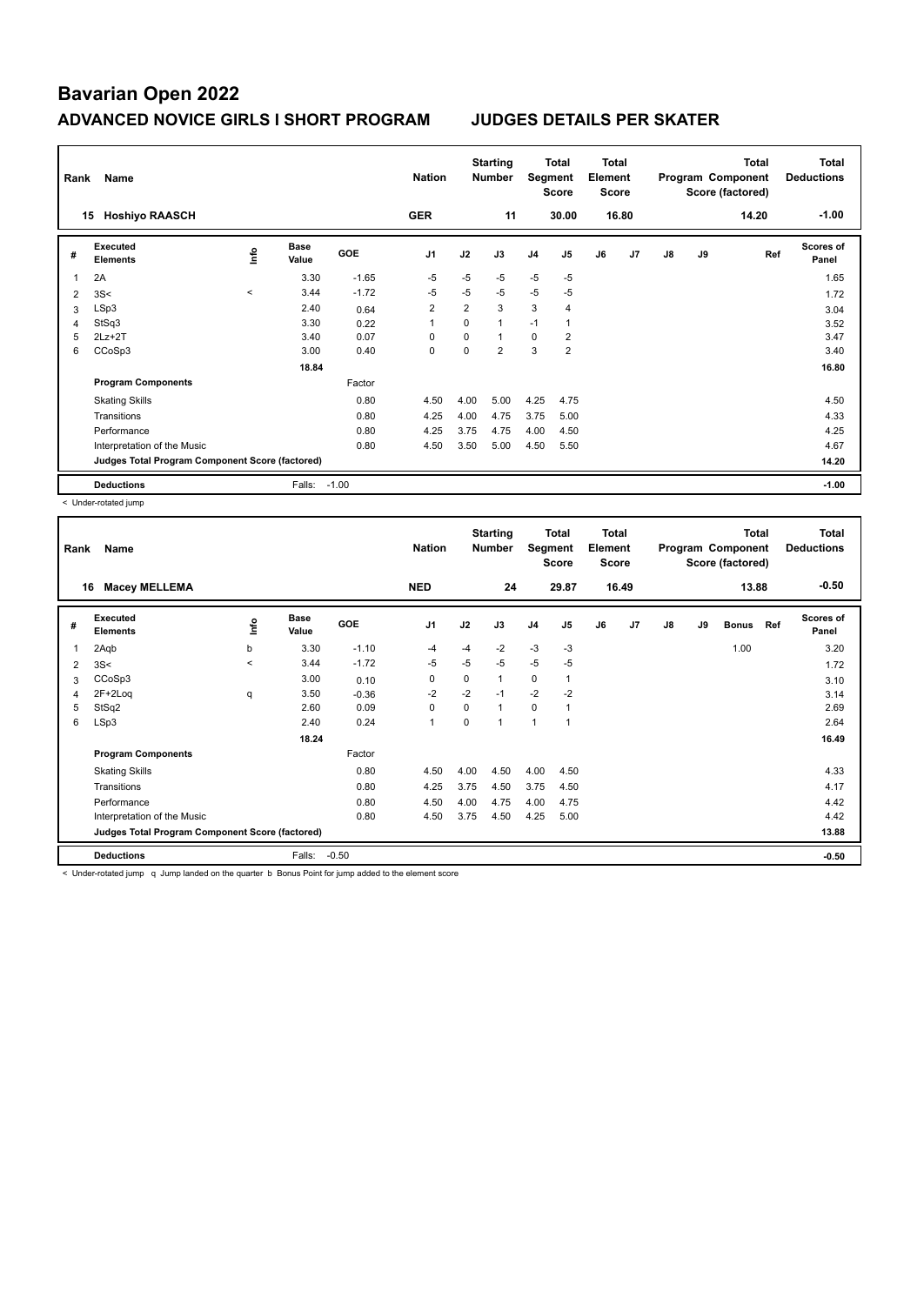| Rank           | Name                                            |         |                      |            | <b>Nation</b>  |          | <b>Starting</b><br><b>Number</b> | Segment        | Total<br><b>Score</b> | <b>Total</b><br>Element<br><b>Score</b> |       |    |    | <b>Total</b><br>Program Component<br>Score (factored) | <b>Total</b><br><b>Deductions</b> |
|----------------|-------------------------------------------------|---------|----------------------|------------|----------------|----------|----------------------------------|----------------|-----------------------|-----------------------------------------|-------|----|----|-------------------------------------------------------|-----------------------------------|
|                | <b>Charlotte JENNES</b><br>17                   |         |                      |            | <b>BEL</b>     |          | 21                               |                | 29.37                 |                                         | 15.71 |    |    | 13.66                                                 | 0.00                              |
| #              | <b>Executed</b><br><b>Elements</b>              | ۴ů      | <b>Base</b><br>Value | <b>GOE</b> | J <sub>1</sub> | J2       | J3                               | J <sub>4</sub> | J5                    | J6                                      | J7    | J8 | J9 | Ref                                                   | <b>Scores of</b><br>Panel         |
| 1              | 2A<                                             | $\prec$ | 2.64                 | $-0.53$    | $-2$           | $-2$     | $-2$                             | $-3$           | $-2$                  |                                         |       |    |    |                                                       | 2.11                              |
| $\overline{2}$ | LSp3                                            |         | 2.40                 | 0.08       | $\overline{1}$ | 0        | 0                                | $\mathbf 0$    |                       |                                         |       |    |    |                                                       | 2.48                              |
| 3              | $2F+2Lo$                                        |         | 3.50                 | $-0.30$    | $-1$           | $-2$     | $-2$                             | $-3$           | $-1$                  |                                         |       |    |    |                                                       | 3.20                              |
| 4              | 3S<                                             | $\prec$ | 3.44                 | $-1.15$    | -3             | $-2$     | $-4$                             | $-4$           | $-3$                  |                                         |       |    |    |                                                       | 2.29                              |
| 5              | StSq2                                           |         | 2.60                 | $-0.17$    | 0              | $-1$     | $-1$                             | $-1$           | 0                     |                                         |       |    |    |                                                       | 2.43                              |
| 6              | CCoSp3                                          |         | 3.00                 | 0.20       | 0              | $\Omega$ | 1                                | $\overline{2}$ | 1                     |                                         |       |    |    |                                                       | 3.20                              |
|                |                                                 |         | 17.58                |            |                |          |                                  |                |                       |                                         |       |    |    |                                                       | 15.71                             |
|                | <b>Program Components</b>                       |         |                      | Factor     |                |          |                                  |                |                       |                                         |       |    |    |                                                       |                                   |
|                | <b>Skating Skills</b>                           |         |                      | 0.80       | 4.75           | 4.25     | 4.25                             | 4.00           | 4.50                  |                                         |       |    |    |                                                       | 4.33                              |
|                | Transitions                                     |         |                      | 0.80       | 4.50           | 4.00     | 4.25                             | 4.00           | 4.25                  |                                         |       |    |    |                                                       | 4.17                              |
|                | Performance                                     |         |                      | 0.80       | 4.50           | 4.25     | 4.00                             | 4.25           | 4.50                  |                                         |       |    |    |                                                       | 4.33                              |
|                | Interpretation of the Music                     |         |                      | 0.80       | 4.75           | 4.00     | 4.00                             | 4.50           | 4.25                  |                                         |       |    |    |                                                       | 4.25                              |
|                | Judges Total Program Component Score (factored) |         |                      |            |                |          |                                  |                |                       |                                         |       |    |    |                                                       | 13.66                             |
|                | <b>Deductions</b>                               |         |                      |            |                |          |                                  |                |                       |                                         |       |    |    |                                                       | 0.00                              |

< Under-rotated jump

| Rank | Name                                            |      |                      |            | <b>Nation</b>  |          | <b>Starting</b><br><b>Number</b> | Segment        | Total<br><b>Score</b> | <b>Total</b><br>Element<br><b>Score</b> |       |    |    | <b>Total</b><br>Program Component<br>Score (factored) | <b>Total</b><br><b>Deductions</b> |
|------|-------------------------------------------------|------|----------------------|------------|----------------|----------|----------------------------------|----------------|-----------------------|-----------------------------------------|-------|----|----|-------------------------------------------------------|-----------------------------------|
|      | <b>Louane WOLF</b><br>18                        |      |                      |            | <b>FRA</b>     |          | 1                                |                | 28.28                 |                                         | 15.14 |    |    | 13.14                                                 | 0.00                              |
| #    | <b>Executed</b><br><b>Elements</b>              | ١mfo | <b>Base</b><br>Value | <b>GOE</b> | J <sub>1</sub> | J2       | J3                               | J <sub>4</sub> | J <sub>5</sub>        | J6                                      | J7    | J8 | J9 | Ref                                                   | Scores of<br>Panel                |
| 1    | $2F+2T$                                         |      | 3.10                 | 0.12       | 0              | 1        | $\mathbf{1}$                     | $\mathbf 0$    | $\mathbf{1}$          |                                         |       |    |    |                                                       | 3.22                              |
| 2    | 1A                                              |      | 1.10                 | 0.11       | 0              | 1        | $\mathbf{1}$                     | $\overline{1}$ |                       |                                         |       |    |    |                                                       | 1.21                              |
| 3    | SSp3                                            |      | 2.10                 | 0.00       | $\Omega$       | $\Omega$ | 2                                | $\mathbf 0$    | 0                     |                                         |       |    |    |                                                       | 2.10                              |
| 4    | StSq3                                           |      | 3.30                 | 0.00       | 0              | $\Omega$ | $\mathbf{1}$                     | $\mathbf 0$    | 0                     |                                         |       |    |    |                                                       | 3.30                              |
| 5    | 2Lz                                             |      | 2.10                 | 0.21       | $\mathbf 0$    |          | 0                                | $\overline{2}$ | 2                     |                                         |       |    |    |                                                       | 2.31                              |
| 6    | CCoSp3                                          |      | 3.00                 | 0.00       | 0              | 0        | $-1$                             | $\mathbf 0$    | 0                     |                                         |       |    |    |                                                       | 3.00                              |
|      |                                                 |      | 14.70                |            |                |          |                                  |                |                       |                                         |       |    |    |                                                       | 15.14                             |
|      | <b>Program Components</b>                       |      |                      | Factor     |                |          |                                  |                |                       |                                         |       |    |    |                                                       |                                   |
|      | <b>Skating Skills</b>                           |      |                      | 0.80       | 3.50           | 4.00     | 4.50                             | 4.25           | 4.75                  |                                         |       |    |    |                                                       | 4.25                              |
|      | Transitions                                     |      |                      | 0.80       | 3.25           | 3.75     | 4.25                             | 4.75           | 4.50                  |                                         |       |    |    |                                                       | 4.17                              |
|      | Performance                                     |      |                      | 0.80       | 3.25           | 4.00     | 4.25                             | 3.75           | 4.25                  |                                         |       |    |    |                                                       | 4.00                              |
|      | Interpretation of the Music                     |      |                      | 0.80       | 3.50           | 3.75     | 4.25                             | 4.00           | 4.25                  |                                         |       |    |    |                                                       | 4.00                              |
|      | Judges Total Program Component Score (factored) |      |                      |            |                |          |                                  |                |                       |                                         |       |    |    |                                                       | 13.14                             |

**Deductions 0.00**

**Total Deductions Total Program Component Score (factored) Total Element Score Total Segment Score Starting Rank Name Nation Number # Executed Elements Base Value GOE J1 J2 J3 J4 J5 J6 J7 J8 J9 Scores of Panel** 1 3S<+2T < 4.74 -0.69 -2 -2 -2 -2 -2 **Ref Bonus** 3S<+2T < 4.05 **Info 19 Alissa ORLANDO SUI 7 27.94 16.18 12.26 -0.50** 2 3T<< << 1.30 -0.65 -5 -5 -5 -5 -5 0.65 3 LSp3 2.40 -0.16 0 0 -3 0 -2 2.24 4 2Aqb q 3.30 -0.66 -2 -2 -2 -2 -2 1.00 3.64 5 StSq2 2.60 0.00 0 0 0 -1 0 2.60 6 CCoSp3 3.00 0.00 0 0 0 0 -1 3.00  **17.34 16.18 Program Components**  Skating Skills 4.25 4.00 4.00 3.50 4.25 Factor 0.80 4.08 Transitions 0.80 4.00 3.25 3.50 3.25 4.00 3.58 Performance 0.80 4.25 3.75 3.75 3.75 3.75 3.75 Interpretation of the Music 0.80 4.25 3.50 3.75 3.75 4.25 3.92 **Deductions** Falls: -0.50 **-0.50 Judges Total Program Component Score (factored) 12.26**

< Under-rotated jump << Downgraded jump q Jump landed on the quarter b Bonus Point for jump added to the element score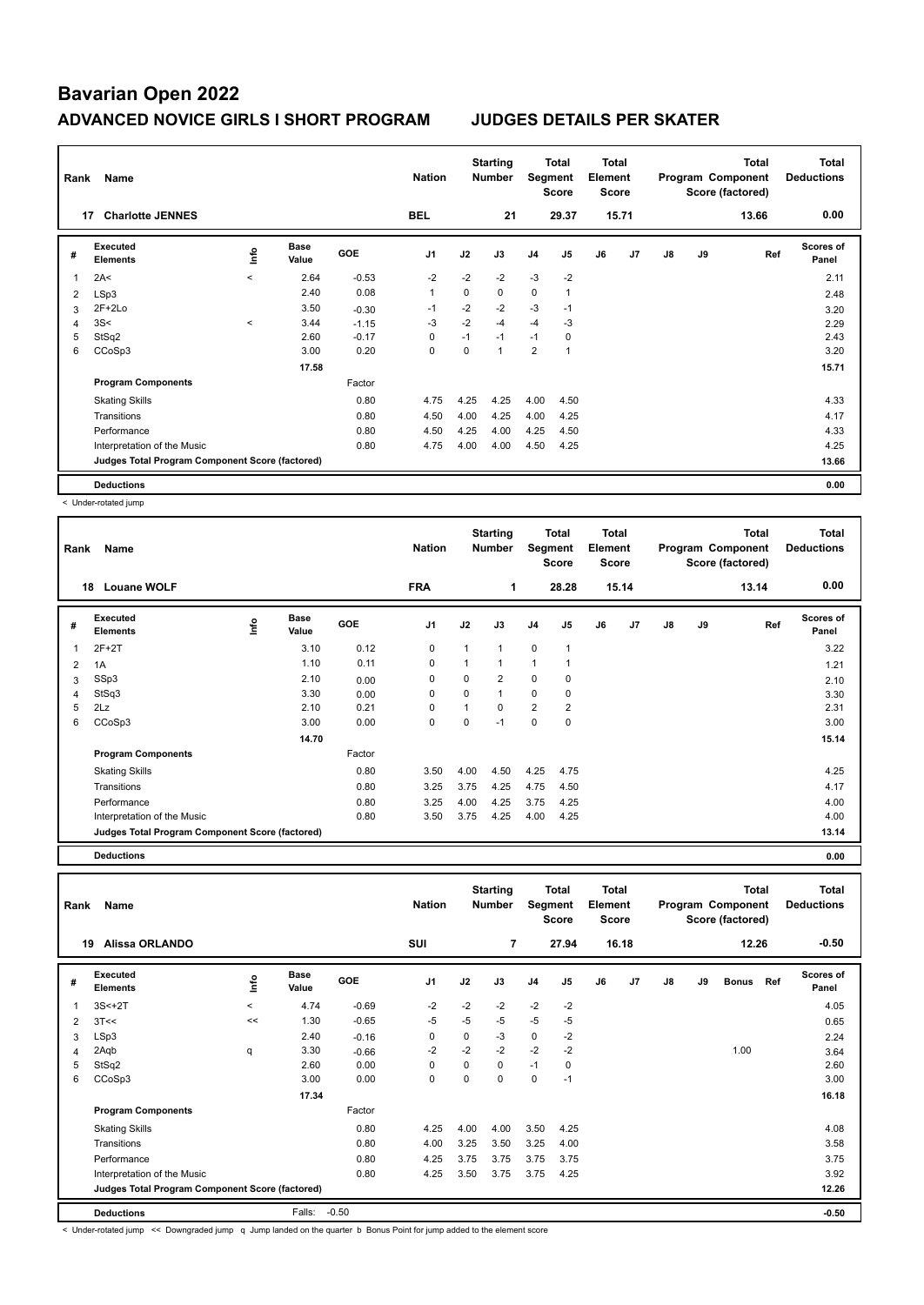| Rank | Name                                            |                          |                      |            | <b>Nation</b>  |          | <b>Starting</b><br><b>Number</b> | Segment        | Total<br><b>Score</b> | <b>Total</b><br>Element<br><b>Score</b> |       |    |    | <b>Total</b><br>Program Component<br>Score (factored) | <b>Total</b><br><b>Deductions</b> |
|------|-------------------------------------------------|--------------------------|----------------------|------------|----------------|----------|----------------------------------|----------------|-----------------------|-----------------------------------------|-------|----|----|-------------------------------------------------------|-----------------------------------|
|      | <b>Frida HERRMANN</b><br>20                     |                          |                      |            | <b>GER</b>     |          | 19                               |                | 25.73                 |                                         | 12.81 |    |    | 12.92                                                 | 0.00                              |
| #    | <b>Executed</b><br><b>Elements</b>              | ١nfo                     | <b>Base</b><br>Value | <b>GOE</b> | J <sub>1</sub> | J2       | J3                               | J <sub>4</sub> | J5                    | J6                                      | J7    | J8 | J9 | Ref                                                   | <b>Scores of</b><br>Panel         |
| 1    | $2F+2T$                                         |                          | 3.10                 | 0.12       | 0              | 0        | 1                                | 1              | $\mathbf{1}$          |                                         |       |    |    |                                                       | 3.22                              |
| 2    | 2A<                                             | $\overline{\phantom{a}}$ | 2.64                 | $-0.62$    | $-2$           | $-2$     | $-3$                             | $-3$           | $-2$                  |                                         |       |    |    |                                                       | 2.02                              |
| 3    | CCoSp                                           |                          | 0.00                 | 0.00       | ٠              |          |                                  |                |                       |                                         |       |    |    |                                                       | 0.00                              |
| 4    | StSq3                                           |                          | 3.30                 | 0.00       | 0              | 0        | 0                                | 0              |                       |                                         |       |    |    |                                                       | 3.30                              |
| 5    | 2Lz                                             |                          | 2.10                 | 0.00       | $\Omega$       | 0        | $\Omega$                         | 0              | 0                     |                                         |       |    |    |                                                       | 2.10                              |
| 6    | SSp3                                            |                          | 2.10                 | 0.07       | 0              | $\Omega$ | $\Omega$                         | $\overline{1}$ | $\overline{2}$        |                                         |       |    |    |                                                       | 2.17                              |
|      |                                                 |                          | 13.24                |            |                |          |                                  |                |                       |                                         |       |    |    |                                                       | 12.81                             |
|      | <b>Program Components</b>                       |                          |                      | Factor     |                |          |                                  |                |                       |                                         |       |    |    |                                                       |                                   |
|      | <b>Skating Skills</b>                           |                          |                      | 0.80       | 4.25           | 4.00     | 4.00                             | 4.00           | 4.75                  |                                         |       |    |    |                                                       | 4.08                              |
|      | Transitions                                     |                          |                      | 0.80       | 4.00           | 3.75     | 3.50                             | 3.75           | 4.50                  |                                         |       |    |    |                                                       | 3.83                              |
|      | Performance                                     |                          |                      | 0.80       | 4.25           | 4.00     | 3.50                             | 4.00           | 5.00                  |                                         |       |    |    |                                                       | 4.08                              |
|      | Interpretation of the Music                     |                          |                      | 0.80       | 4.25           | 3.75     | 3.75                             | 4.50           | 4.75                  |                                         |       |    |    |                                                       | 4.17                              |
|      | Judges Total Program Component Score (factored) |                          |                      |            |                |          |                                  |                |                       |                                         |       |    |    |                                                       | 12.92                             |
|      | <b>Deductions</b>                               |                          |                      |            |                |          |                                  |                |                       |                                         |       |    |    |                                                       | 0.00                              |

< Under-rotated jump

| Rank           | Name                                            |    |                      |            | <b>Nation</b>  |      | <b>Starting</b><br><b>Number</b> | Segment        | <b>Total</b><br>Score | Total<br>Element<br><b>Score</b> |       |               |    | <b>Total</b><br>Program Component<br>Score (factored) | Total<br><b>Deductions</b> |
|----------------|-------------------------------------------------|----|----------------------|------------|----------------|------|----------------------------------|----------------|-----------------------|----------------------------------|-------|---------------|----|-------------------------------------------------------|----------------------------|
| 21             | <b>Gabi LOONSTRA</b>                            |    |                      |            | <b>NED</b>     |      | 15                               |                | 24.88                 |                                  | 13.68 |               |    | 11.20                                                 | 0.00                       |
| #              | Executed<br><b>Elements</b>                     | ١m | <b>Base</b><br>Value | <b>GOE</b> | J <sub>1</sub> | J2   | J3                               | J <sub>4</sub> | J <sub>5</sub>        | J6                               | J7    | $\mathsf{J}8$ | J9 | Ref                                                   | <b>Scores of</b><br>Panel  |
| 1              | 2Lz                                             |    | 2.10                 | $-0.14$    | -3             | 0    | $-1$                             | $-1$           | 0                     |                                  |       |               |    |                                                       | 1.96                       |
| 2              | $2F+2Log$                                       | q  | 3.50                 | $-0.36$    | $-2$           | $-2$ | $-2$                             | $-2$           | $-2$                  |                                  |       |               |    |                                                       | 3.14                       |
| 3              | SSp3                                            |    | 2.10                 | 0.14       | 0              | 0    | $\mathbf{1}$                     | $\overline{2}$ | 1                     |                                  |       |               |    |                                                       | 2.24                       |
| $\overline{4}$ | StSq2                                           |    | 2.60                 | $-0.26$    | 0              | 0    | $-2$                             | $-2$           | $-1$                  |                                  |       |               |    |                                                       | 2.34                       |
| 5              | 1A                                              |    | 1.10                 | 0.00       | 0              | 0    | $\Omega$                         | 1              | 0                     |                                  |       |               |    |                                                       | 1.10                       |
| 6              | CCoSp3                                          |    | 3.00                 | $-0.10$    | 0              | $-1$ | $-1$                             | 0              | $\overline{1}$        |                                  |       |               |    |                                                       | 2.90                       |
|                |                                                 |    | 14.40                |            |                |      |                                  |                |                       |                                  |       |               |    |                                                       | 13.68                      |
|                | <b>Program Components</b>                       |    |                      | Factor     |                |      |                                  |                |                       |                                  |       |               |    |                                                       |                            |
|                | <b>Skating Skills</b>                           |    |                      | 0.80       | 3.75           | 3.50 | 3.50                             | 3.50           | 3.25                  |                                  |       |               |    |                                                       | 3.50                       |
|                | Transitions                                     |    |                      | 0.80       | 3.50           | 3.75 | 3.25                             | 3.00           | 3.00                  |                                  |       |               |    |                                                       | 3.25                       |
|                | Performance                                     |    |                      | 0.80       | 3.50           | 3.50 | 3.75                             | 3.75           | 3.25                  |                                  |       |               |    |                                                       | 3.58                       |
|                | Interpretation of the Music                     |    |                      | 0.80       | 3.75           | 3.25 | 3.50                             | 4.00           | 3.75                  |                                  |       |               |    |                                                       | 3.67                       |
|                | Judges Total Program Component Score (factored) |    |                      |            |                |      |                                  |                |                       |                                  |       |               |    |                                                       | 11.20                      |
|                | <b>Deductions</b>                               |    |                      |            |                |      |                                  |                |                       |                                  |       |               |    |                                                       | 0.00                       |

q Jump landed on the quarter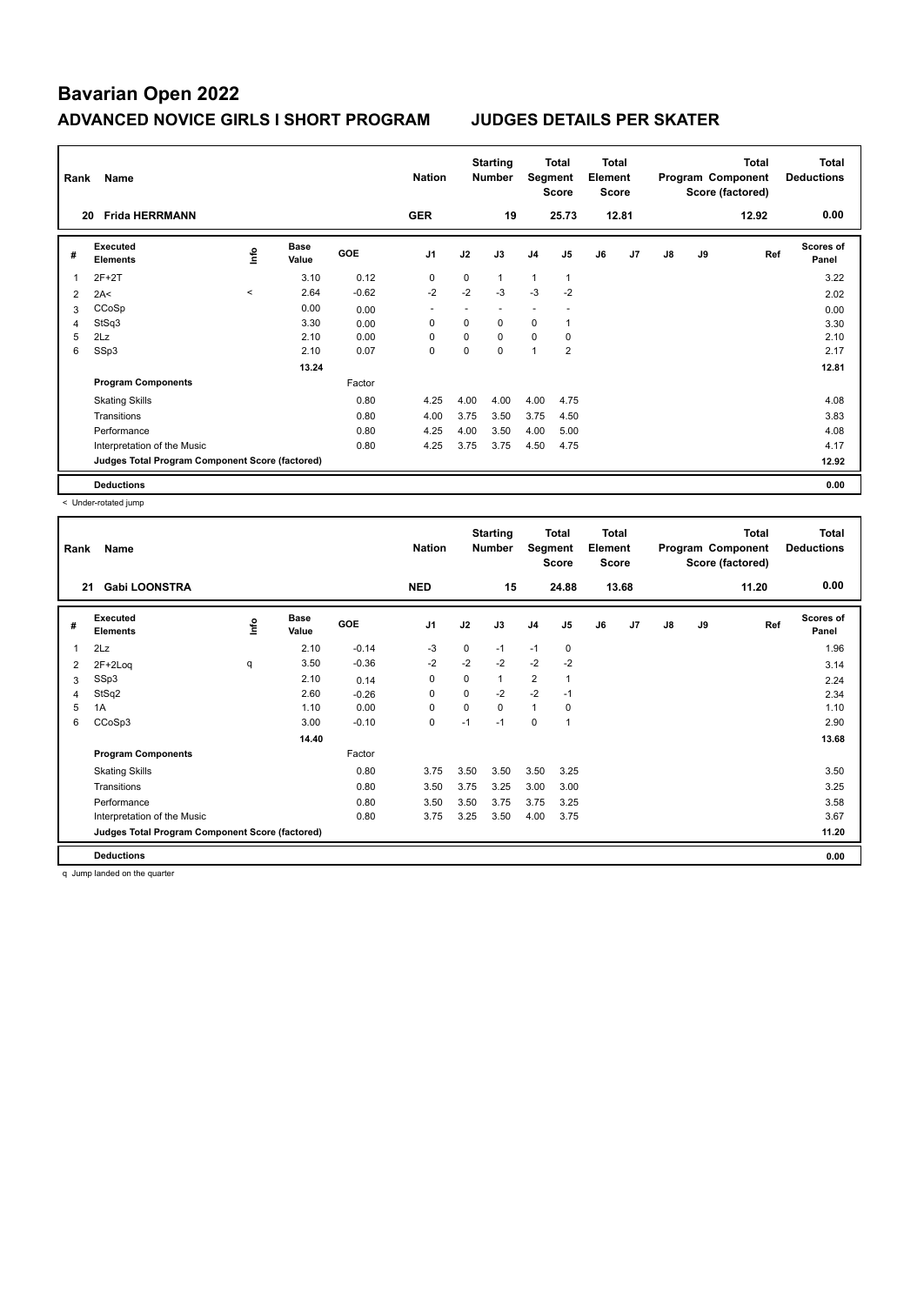| Rank           | Name                                            |                          |                      |            | <b>Nation</b>  |      | <b>Starting</b><br><b>Number</b> | Segment        | Total<br>Score | <b>Total</b><br>Element<br><b>Score</b> |       |    |    | <b>Total</b><br>Program Component<br>Score (factored) | <b>Total</b><br><b>Deductions</b> |
|----------------|-------------------------------------------------|--------------------------|----------------------|------------|----------------|------|----------------------------------|----------------|----------------|-----------------------------------------|-------|----|----|-------------------------------------------------------|-----------------------------------|
|                | <b>Akiane ADLER</b><br>22                       |                          |                      |            | <b>GER</b>     |      | 16                               |                | 24.66          |                                         | 13.10 |    |    | 12.06                                                 | $-0.50$                           |
| #              | Executed<br><b>Elements</b>                     | lnfo                     | <b>Base</b><br>Value | <b>GOE</b> | J <sub>1</sub> | J2   | J3                               | J <sub>4</sub> | J <sub>5</sub> | J6                                      | J7    | J8 | J9 | Ref                                                   | <b>Scores of</b><br>Panel         |
| 1              | 2A                                              |                          | 3.30                 | $-1.65$    | $-5$           | $-5$ | $-5$                             | $-5$           | $-5$           |                                         |       |    |    |                                                       | 1.65                              |
| $\overline{2}$ | 2Lz                                             |                          | 2.10                 | $-0.35$    | $-2$           | $-2$ | $-1$                             | $\mathbf 0$    | $-2$           |                                         |       |    |    |                                                       | 1.75                              |
| 3              | CCoSp3                                          |                          | 3.00                 | 0.20       | 0              | 0    | $\mathbf{1}$                     | 3              | $\mathbf{1}$   |                                         |       |    |    |                                                       | 3.20                              |
| 4              | StSq2                                           |                          | 2.60                 | 0.00       | 0              | 0    | 1                                | $-1$           | 0              |                                         |       |    |    |                                                       | 2.60                              |
| 5              | $2Fq+2T<$                                       | $\overline{\phantom{a}}$ | 2.84                 | $-0.90$    | $-5$           | $-5$ | -4                               | $-5$           | $-5$           |                                         |       |    |    |                                                       | 1.94                              |
| 6              | LSp2                                            |                          | 1.90                 | 0.06       | 0              | 0    | $\overline{2}$                   | 1              | 0              |                                         |       |    |    |                                                       | 1.96                              |
|                |                                                 |                          | 15.74                |            |                |      |                                  |                |                |                                         |       |    |    |                                                       | 13.10                             |
|                | <b>Program Components</b>                       |                          |                      | Factor     |                |      |                                  |                |                |                                         |       |    |    |                                                       |                                   |
|                | <b>Skating Skills</b>                           |                          |                      | 0.80       | 3.75           | 4.00 | 4.50                             | 4.00           | 3.50           |                                         |       |    |    |                                                       | 3.92                              |
|                | Transitions                                     |                          |                      | 0.80       | 3.50           | 3.75 | 4.25                             | 3.50           | 3.25           |                                         |       |    |    |                                                       | 3.58                              |
|                | Performance                                     |                          |                      | 0.80       | 3.50           | 3.75 | 4.75                             | 3.75           | 3.75           |                                         |       |    |    |                                                       | 3.75                              |
|                | Interpretation of the Music                     |                          |                      | 0.80       | 3.50           | 3.50 | 4.50                             | 4.50           | 3.50           |                                         |       |    |    |                                                       | 3.83                              |
|                | Judges Total Program Component Score (factored) |                          |                      |            |                |      |                                  |                |                |                                         |       |    |    |                                                       | 12.06                             |
|                | <b>Deductions</b>                               |                          | Falls:               | $-0.50$    |                |      |                                  |                |                |                                         |       |    |    |                                                       | $-0.50$                           |

< Under-rotated jump q Jump landed on the quarter

| Rank           | Name                                            |      |                      |         | <b>Nation</b>  |          | <b>Starting</b><br>Number | Segment        | Total<br><b>Score</b> | <b>Total</b><br>Element<br><b>Score</b> |       |    |    | Total<br>Program Component<br>Score (factored) | <b>Total</b><br><b>Deductions</b> |
|----------------|-------------------------------------------------|------|----------------------|---------|----------------|----------|---------------------------|----------------|-----------------------|-----------------------------------------|-------|----|----|------------------------------------------------|-----------------------------------|
|                | <b>Celine HAGEDORN</b><br>23                    |      |                      |         | <b>GER</b>     |          | 14                        |                | 23.46                 |                                         | 12.78 |    |    | 11.68                                          | $-1.00$                           |
| #              | <b>Executed</b><br><b>Elements</b>              | ١mfo | <b>Base</b><br>Value | GOE     | J <sub>1</sub> | J2       | J3                        | J4             | J5                    | J6                                      | J7    | J8 | J9 | Ref                                            | Scores of<br>Panel                |
| 1              | $2Lz+2T$                                        |      | 3.40                 | $-1.05$ | -5             | $-5$     | $-5$                      | $-5$           | $-5$                  |                                         |       |    |    |                                                | 2.35                              |
| $\overline{2}$ | 2F                                              |      | 1.80                 | $-0.90$ | -5             | $-5$     | $-5$                      | $-5$           | $-5$                  |                                         |       |    |    |                                                | 0.90                              |
| 3              | SSp3                                            |      | 2.10                 | 0.14    | 0              |          | 0                         | $\overline{1}$ |                       |                                         |       |    |    |                                                | 2.24                              |
| 4              | StSq3                                           |      | 3.30                 | $-0.22$ | 0              | 0        | $-1$                      | $-1$           | $-1$                  |                                         |       |    |    |                                                | 3.08                              |
| 5              | 1A                                              |      | 1.10                 | 0.11    | $\mathbf{1}$   | 0        | 1                         | $\mathbf{1}$   |                       |                                         |       |    |    |                                                | 1.21                              |
| 6              | CCoSp3                                          |      | 3.00                 | 0.00    | 0              | $\Omega$ | 0                         | 0              | 0                     |                                         |       |    |    |                                                | 3.00                              |
|                |                                                 |      | 14.70                |         |                |          |                           |                |                       |                                         |       |    |    |                                                | 12.78                             |
|                | <b>Program Components</b>                       |      |                      | Factor  |                |          |                           |                |                       |                                         |       |    |    |                                                |                                   |
|                | <b>Skating Skills</b>                           |      |                      | 0.80    | 3.75           | 3.50     | 3.75                      | 3.75           | 3.75                  |                                         |       |    |    |                                                | 3.75                              |
|                | Transitions                                     |      |                      | 0.80    | 3.50           | 3.75     | 3.75                      | 3.50           | 3.75                  |                                         |       |    |    |                                                | 3.67                              |
|                | Performance                                     |      |                      | 0.80    | 3.50           | 3.50     | 3.50                      | 3.25           | 3.50                  |                                         |       |    |    |                                                | 3.50                              |
|                | Interpretation of the Music                     |      |                      | 0.80    | 3.75           | 3.50     | 3.75                      | 3.50           | 4.00                  |                                         |       |    |    |                                                | 3.67                              |
|                | Judges Total Program Component Score (factored) |      |                      |         |                |          |                           |                |                       |                                         |       |    |    |                                                | 11.68                             |

**Deductions** Falls: -1.00 **-1.00**

| Rank | Name                                            |         |                      |         | <b>Nation</b> |             | <b>Starting</b><br><b>Number</b> | Segment        | <b>Total</b><br><b>Score</b> | Total<br>Element<br><b>Score</b> |                |    |    | <b>Total</b><br>Program Component<br>Score (factored) | <b>Total</b><br><b>Deductions</b> |
|------|-------------------------------------------------|---------|----------------------|---------|---------------|-------------|----------------------------------|----------------|------------------------------|----------------------------------|----------------|----|----|-------------------------------------------------------|-----------------------------------|
|      | <b>Johanna WEBER</b><br>24                      |         |                      |         | <b>GER</b>    |             | 8                                |                | 23.37                        |                                  | 12.43          |    |    | 11.94                                                 | $-1.00$                           |
| #    | Executed<br><b>Elements</b>                     | ١nfo    | <b>Base</b><br>Value | GOE     | J1            | J2          | J3                               | J <sub>4</sub> | J <sub>5</sub>               | J6                               | J <sub>7</sub> | J8 | J9 | Ref                                                   | <b>Scores of</b><br>Panel         |
| 1    | 2A<<                                            | <<      | 1.10                 | $-0.55$ | $-5$          | $-5$        | $-5$                             | $-5$           | $-5$                         |                                  |                |    |    |                                                       | 0.55                              |
| 2    | 2F                                              |         | 1.80                 | $-0.90$ | $-5$          | $-5$        | $-5$                             | $-5$           | $-5$                         |                                  |                |    |    |                                                       | 0.90                              |
| 3    | CCoSp3                                          |         | 3.00                 | 0.00    | $\Omega$      | $\Omega$    | $\Omega$                         | $\mathbf 0$    | 1                            |                                  |                |    |    |                                                       | 3.00                              |
| 4    | StSq3                                           |         | 3.30                 | 0.00    | 0             | $\mathbf 0$ | $\mathbf 1$                      | $-1$           | $\mathbf 0$                  |                                  |                |    |    |                                                       | 3.30                              |
| 5    | $2Lz!+2T<$                                      | $\prec$ | 3.14                 | $-0.63$ | -3            | $-3$        | $-4$                             | -3             | $-3$                         |                                  |                |    |    |                                                       | 2.51                              |
| 6    | SSp3                                            |         | 2.10                 | 0.07    | 0             | 1           | $\Omega$                         | $\overline{1}$ | $\mathbf 0$                  |                                  |                |    |    |                                                       | 2.17                              |
|      |                                                 |         | 14.44                |         |               |             |                                  |                |                              |                                  |                |    |    |                                                       | 12.43                             |
|      | <b>Program Components</b>                       |         |                      | Factor  |               |             |                                  |                |                              |                                  |                |    |    |                                                       |                                   |
|      | <b>Skating Skills</b>                           |         |                      | 0.80    | 3.75          | 4.00        | 4.00                             | 3.75           | 4.25                         |                                  |                |    |    |                                                       | 3.92                              |
|      | Transitions                                     |         |                      | 0.80    | 3.50          | 3.50        | 4.00                             | 3.25           | 4.00                         |                                  |                |    |    |                                                       | 3.67                              |
|      | Performance                                     |         |                      | 0.80    | 3.50          | 3.50        | 3.50                             | 4.50           | 3.50                         |                                  |                |    |    |                                                       | 3.50                              |
|      | Interpretation of the Music                     |         |                      | 0.80    | 3.75          | 3.50        | 3.75                             | 4.00           | 4.00                         |                                  |                |    |    |                                                       | 3.83                              |
|      | Judges Total Program Component Score (factored) |         |                      |         |               |             |                                  |                |                              |                                  |                |    |    |                                                       | 11.94                             |
|      | <b>Deductions</b>                               |         | Falls:               | $-1.00$ |               |             |                                  |                |                              |                                  |                |    |    |                                                       | $-1.00$                           |

< Under-rotated jump << Downgraded jump ! Not clear edge